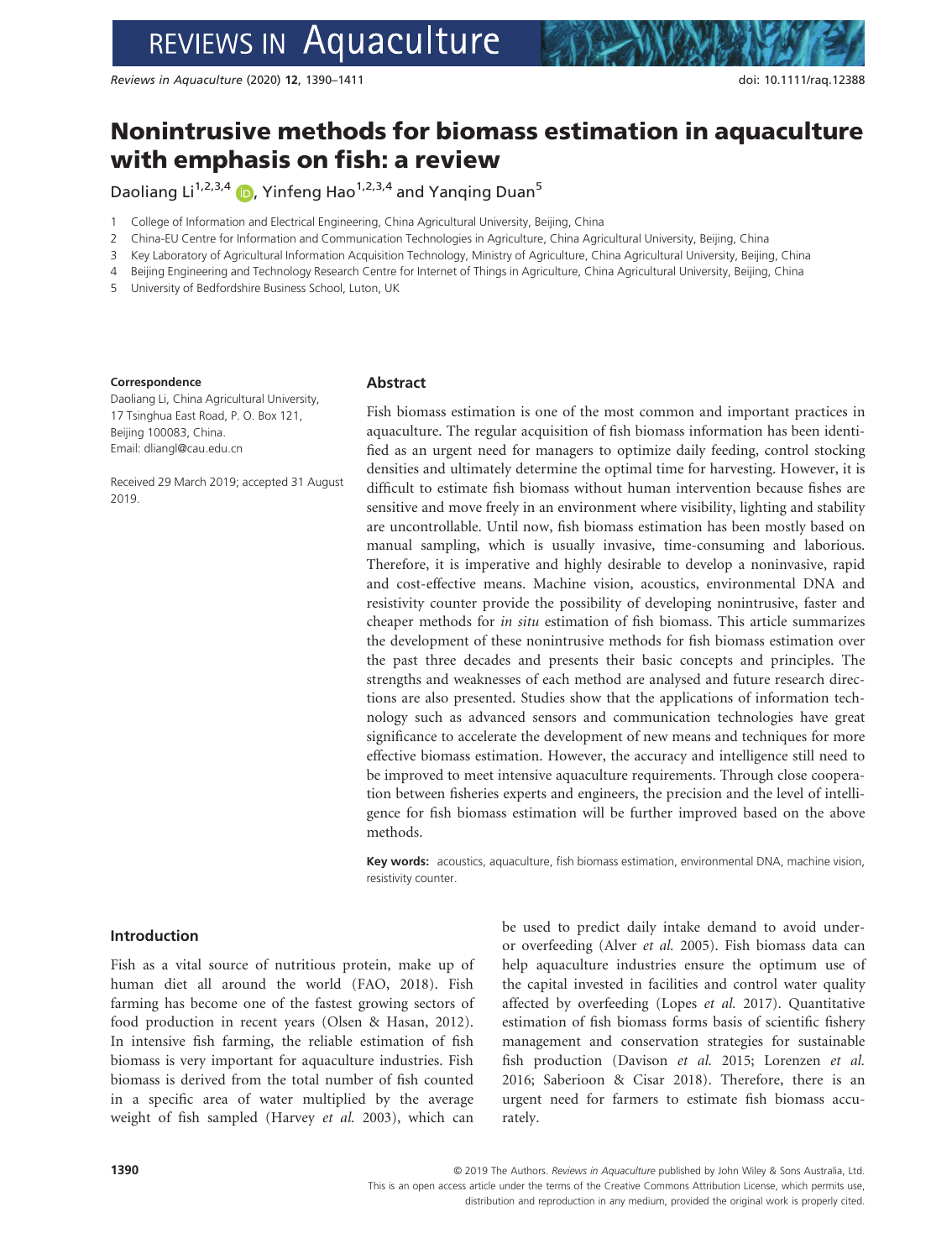The most common biomass estimation procedures are that the average weight of fish in ponds or cages can be obtained by periodic sampling (Chan et al. 1998) and the number of existing fish is usually calculated by the discrepancy between the number of fish initially sown and countable dead fish (Rodríguez-Sánchez et al., 2018). Therefore, fish biomass can be estimated by multiplying the average weight by this number (Costa et al. 2006). However, manual sampling can cause physical damage or great stress to fish, affecting its welfare and growth (Ashley 2007). In addition, manual sampling is also usually time-consuming, laborious and has an inherent inaccuracy of 15–25% (Klontz & Kaiser 1993), giving rise to an issue of how to obtain fish weight by noninvasive ways. Furthermore, the number of individuals can be obtained under normal conditions, but the number of losses cannot be quantified in the case of extensive deaths, theft or predators. The daily feed intake recorded can be also converted to fish biomass using expected feed conversion ratio (FCR) (Aunsmo et al. 2013), which may not be accurate enough. Therefore, using noninvasive, rapid and economically feasible methods for fish biomass estimation is necessary to meet intensive fishery farming requirements.

With the development of new information technologies, researchers and practitioners in aquaculture communities have explored various methods to quantify fish biomass in cages or ponds without manual intervention. The number and types of these methods including machine vision (Hsieh et al. 2011; Zion 2012; Shortis et al. 2016; Andradi-Brown et al. 2016; Saberioon et al. 2017; Boldt et al. 2018; Wilson et al. 2018), acoustics (Rooper et al. 2010; Martignac et al. 2015; Giorli et al. 2018), environmental DNA (Doi et al. 2017; Mizumoto et al. 2018) and resistivity counter (Sheppard & Bednarski 2015) have been developed rapidly over the past three decades. These methods as a fast, noninvasive, objective and repeatable alternative provide possibility for remotely monitoring fish biomass in aquaculture.

Literature reviews show that there are limited research and development on fish biomass estimation. There is no systematic analysis on various noninvasive methods for fish biomass estimation. Therefore, the objective of this article is to summarize the development of various noninvasive methods that have been used for mass measurement, counting or direct fish biomass estimation over the past three decades, including machine vision, acoustics, environmental DNA and resistivity counter, and their basic concepts and principles are presented. In addition, the advantages and disadvantages of each method are also discussed and summarized. Moreover, the paper discusses and presents the future research directions on developing new methods and techniques to estimate noninvasively fish biomass. Finally, we present a conclusion of these noninvasive

methods. This review can help researchers to understand the current development of nonintrusive methods for biomass estimation and provide valuable guidance for how to assess fish biomass, which can help make a significant breakthrough of intensive precision fish farming.

#### Machine vision-based methods

The application of machine vision instead of human eyes for object recognition has been increased considerably (Shortis 2015). As a noninvasive, objective and repeatable tool, it has been widely employed in aquaculture for size measurement (Naiberg et al. 1993; Torisawa & Kadota 2011), mass estimation (Hufschmied et al. 2011), species and stock identification (Storbeck & Daan 2001; Zion et al. 2007; Spampinato et al. 2010; Fouad et al. 2013; Shafait et al. 2016; Atienza-Vanacloig et al. 2016; Siddiqui et al. 2017), gender identification (Zion et al. 2008), quality assessment (Brosnan & Sun 2004; Dowlati et al. 2012), grading (Zhang et al. 2014a), behaviour monitoring (Duarte et al. 2009; Zhou et al. 2017) and counting (Rosen et al. 2013; Assis et al. 2013; Shortis et al. 2016). Fish mass and number are closely related to fish biomass. Therefore, machine vision provides an effective means for monitoring fish biomass remotely under different scenarios. According to light wavelength range, the study of machine vision for fish biomass estimation is mainly focused on different types of light sources including visible light and infrared light.

## Machine vision based on visible light

The monocular camera or stereovision system based on visible light offers image information at the pixel level, and then, quantitative information can be extracted and analysed from digital images for object recognition, which has ability to improve the quality of human vision by electrically perceiving and understanding of an image. A typical machine vision system often consists of image acquisition, image processing and statistical analysis procedures (Sun 2016), as shown in Figure 1. As a noninvasive and cost-effective method, it has been widely used in aquaculture over the past two decades (Beddow et al. 1996; Hockaday et al. 2000; Serna & Ollero 2001; Martinez-de Dios et al., 2003), and three of its major applications are fish mass measurement, counting and direct fish biomass estimation.

#### Fish mass measurement

Fish size (i.e. length, area, width and perimeter) is a vitally important parameter during different growth stages. Machine vision provides an automatic and effective approach for measuring size, which makes it possible to determine fish mass by size. Until now, weighting is the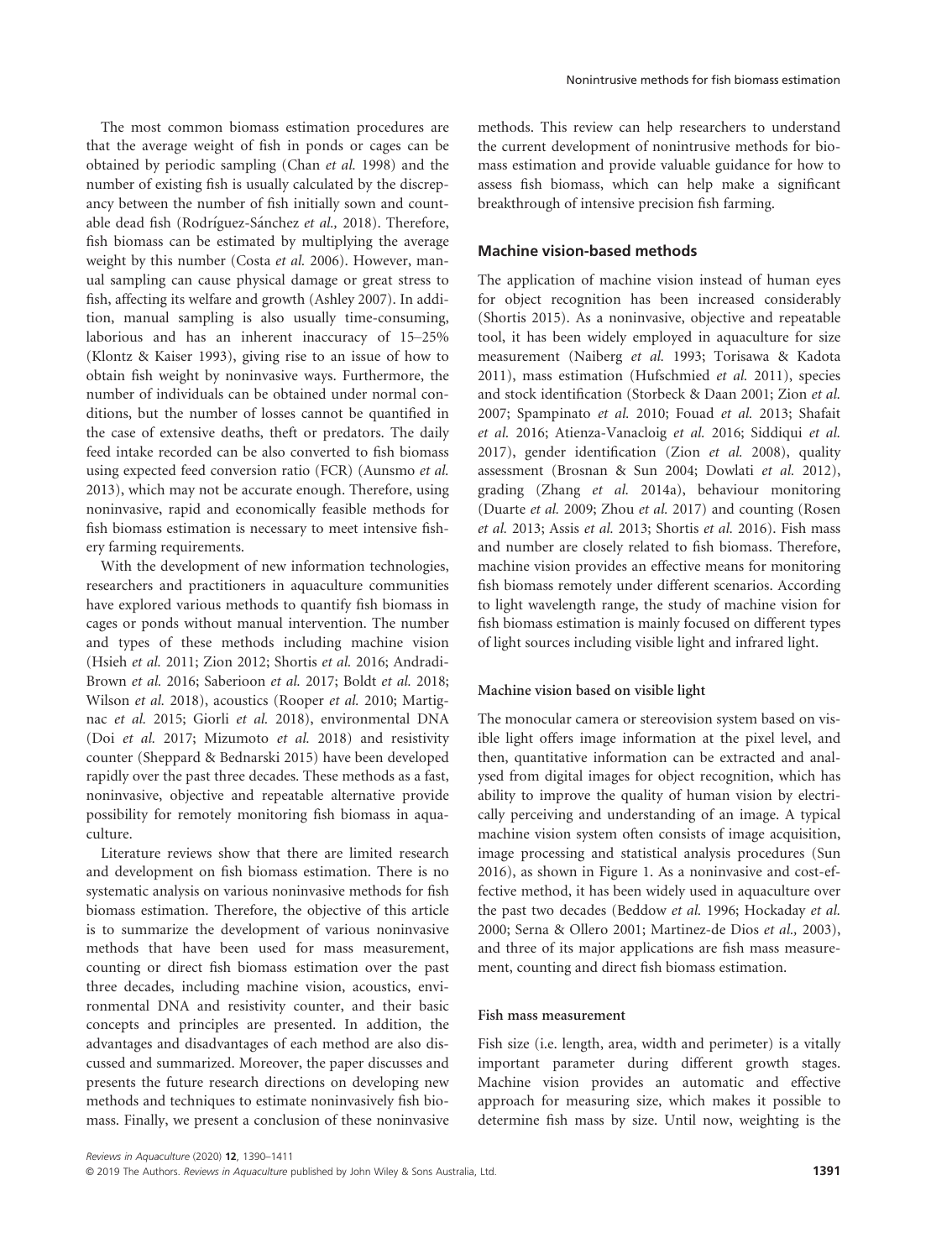

**Figure 1** The machine vision system based on visible light for fish biomass evaluation

most common way to estimate fish mass, making it timeconsuming, costly, laborious, invasive and resulting poor consistency (Shafry et al. 2012; Romero 2015). Therefore, automatic and noninvasive methods for mass measurement are of significant interest to fish farming industry (Viazzi et al. 2015). The machine vision has been applied extensively to investigate the relationship between fish size and mass (Petrell et al. 1997; Tillett et al. 2000; Hong et al., 2014), and the most common models are shown as follows, where W denotes the fish weight, x and  $x_i$  represent fish size parameters,  $a$ ,  $b$  and  $b$ <sub>i</sub> are model parameters. The study of fish size is mainly focused on length, area and other parameters by monocular camera or stereovision system.

Polynomial: 
$$
W = a + \sum_{i=1}^{n} b_i x_i
$$
 (1)

$$
Linear: \quad W = a + bx \tag{2}
$$

Power curve: 
$$
W = a \cdot x^b
$$
 (3)

Fish length usually equals the length of the line that connects the head tip to the tail tip, which can be measured by linear or nonlinear methods in 2D or 3D (Hao et al. 2015). The relationships between fish length  $(L)$  and weight (W) have been studied by scholars in recent decades (Froese 1998; Aguirre et al., 2008; Nieto-Navarro et al. 2010; Datta et al. 2013), and the most representative mathematical equation with  $L$  and  $W$  is the power model:  $W = a \cdot L^b$  (Fulton 1904). Due to simple algorithm, 2D machine vision systems have obvious advantages in obtaining fish mass by the length of fish lateral image (De Verdal et al. 2014; Viazzi et al. 2015). Some scholars have utilized monocular camera systems only to estimate fish length (Dunbrack 2006; Hsieh et al. 2011; Shortis et al.

2013; Trobbiani & Venerus 2015; Williams et al. 2016). Fish length was extracted from binary images on conveyor belt (White et al. 2006; Jeong et al. 2013). For curved fish body, Huang et al. (2016) adopted fish morphological midline to measure length in chute with mean absolute error of 1.49%. A third-order regression curve approximated to rainbow trout (Oncorhynchus mykiss) silhouette was also proposed to estimate curved fish length (Miranda & Romero 2017). Recently, Al-Jubouri et al. (2017) designed a dual synchronized orthogonal webcam system to estimate zebrafish length with average error about 1%. In addition, 3D stereovision systems can provide simultaneous views from different positions, which has also been applied for mass estimation of free-swimming fishes (Chan et al. 1998; Harvey et al. 2001; Martinez-de Dios et al., 2003). And they have been also used to only measure length of free-swimming salmon (Salmo salar) (Tillett et al. 2000), northern bluefin tuna (Thunnus thynnus thynnus; Linnaeus, 1758) (Costa et al. 2006; Costa et al. 2009) and other fish species (Torisawa & Kadota 2011; Lin et al. 2016a). Muñoz-Benavent et al. (2017) used stereovision system with deformable model of ventral silhouette proposed by Atienza-Vanacloig et al. (2016) to estimate length of bluefin tuna (Thunnus Thynnus). However, stereovision system requires many complex algorithms to find the same point for fish length measurement (Pérez García et al. 2018). And Rizzo et al. (2017) utilized a paired-laser photogrammetric to measure length of small free-swimming benthic fishes with high accuracy. This method has simple calculation, but image optimization is needed to reduce influences of water turbidity and depth.

The relationship between fish area and weight has been reported in numerous studies (Gümüş & Balaban 2010; Zhang et al. 2011). Generally, the fish area is computed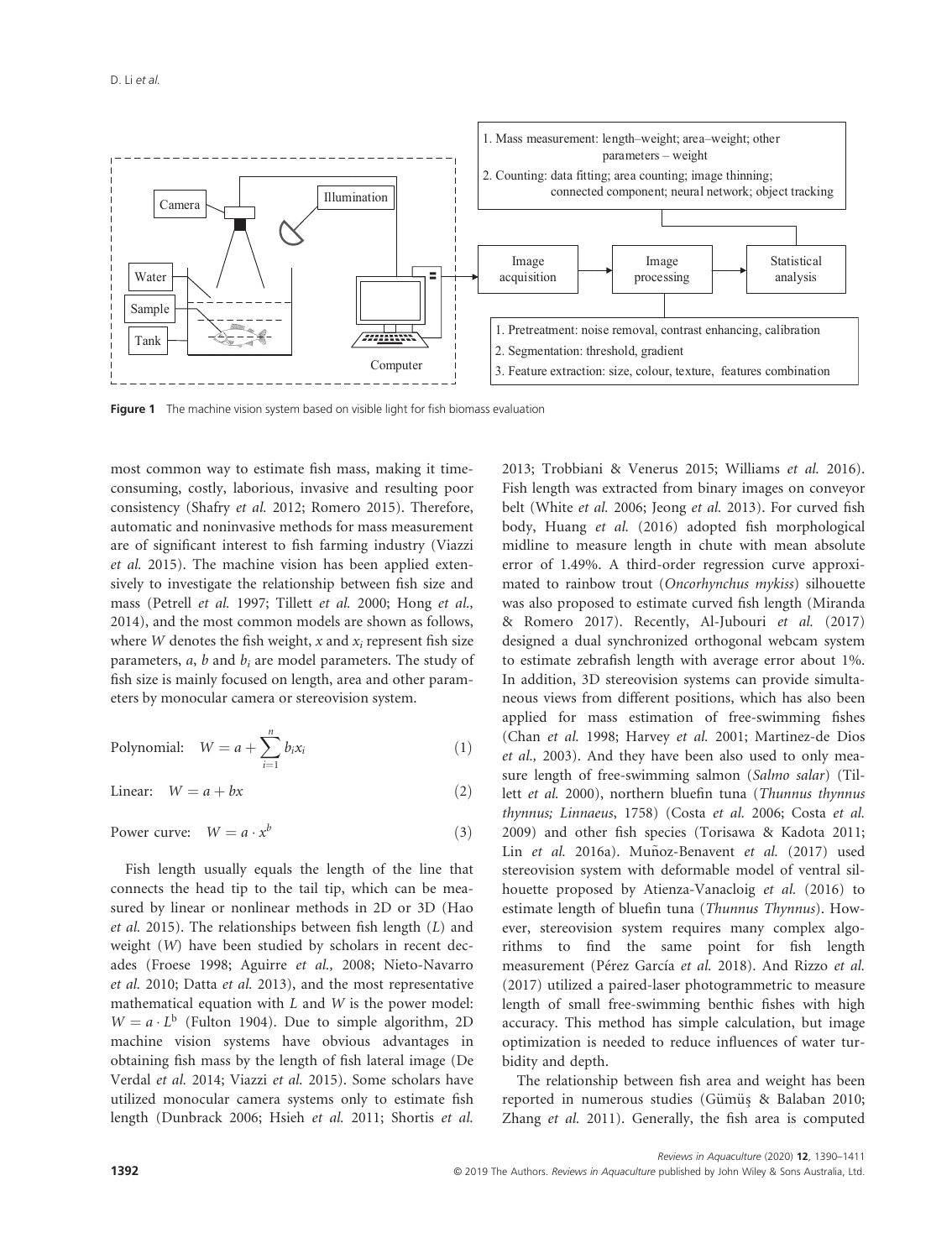directly by converting the number of its pixels to  $cm<sup>2</sup>$  (Balaban et al. 2010b), which can be used to approximatively predict fish weight. For example, Poxton and Goldsworthy (1987) utilized a digital camera to monitor turbot growth based on the weight–area logarithmic relationship. Subsequently, the relationship between fish mass and area from side view also has been studied (Zion et al. 1999; Liang & Chiou 2009). And the silhouette area from top-view images was used to predict free-swimming sturgeon mass (Hufschmied et al. 2011). The area of fish image is usually uncertain due to the tail fins of fish, and some scholars have considered the effect of this factor on mass (Balaban et al. 2010a; Balaban et al. 2010b) and proved that removals of tail fins did not improve accuracy. Additionally, De Verdal et al. (2014) performed machine vision to estimate the weight of sea bass larvae by lateral area without fins, showing that the model based on area did not perform well, but it is a relatively simple method. In contrast, the model based on area from fish side view without removal of tail fins performed well to predict Jade perch (Scortum barcoo) mass (Viazzi et al. 2015). These above-mentioned studies show that using fish area can effectively predict its mass, but the accuracy still need to be improved to meet other fish species.

Some researchers have also attempted to extract other parameters, such as height, perimeter and other features (Lines et al. 2001). A camera with structured light was used to predict dead flatfish weight by 3D projected volume (Storbeck & Daan 1991), but shadowy regions below objects caused volume errors. To address this issue, several 2D and 3D features extracted from 3D laser vision image were used to predict weight of whole herring (Mathiassen et al. 2011). In addition, Beddow et al. (1996) adopted stereo camera to predict the weight of Atlantic salmon (Salmon salar L.) based on multiple parameters extracted from images with an error of  $(-0.1 \pm 9.0)\%$ . Different subsets of 13 shapes available from top and side views were used to predict fish weight with Support Vector Machine (SVM) (Odone et al. 1998; Odone et al. 2001). Costa et al. (2013) developed partial least squares model based on external shape from fish lateral images to estimate weight of cultured sea bass (Dicentrarchus labrax). Unlike Costa et al. (2006) and De Verdal et al. (2014) adopted 5 shapes extracted from the lateral images of European seabass larvae without fins to estimate its weight. And Viazzi et al. (2015) adopted view area, length and height from fish lateral images without tail fins to estimate free-swimming Jade perch (Scortum barcoo) mass. Although using more feature variables can improve the accuracy of mass measurement, these models make less robust and prone to errors.

In summary, all the above studies show that fish size is closely related to mass. However, the body of free-swimming fish might be not straight, which makes it inaccurate

for length measurement (Huang et al. 2016). Therefore, it is necessary to develop bend models for free-swimming fish. Fish segmentation is usually affected by poor image quality, and the advanced algorithms such as deep learning could be developed to overcome this challenge. As the tail fins of fish can directly affect its area (Balaban et al. 2010b), effective software for removals of fins tail needs to be developed for more accurate area measurement of fish. Furthermore, image spatial resolution drops sharply as the fish swim away from cameras (Gokturk et al. 2004). A device for holding fish underwater could be an effective method for preventing motion variations. Finally, there is no a general model for mass estimation of each species, the optimal model should be individually developed for each species. The detailed information of the aforementioned studies for fish mass measurement is listed in Table 1.

#### Fish counting

Fish number at various growth stages can be vitally important for farmers in aquaculture, because it can enable the scientific and reasonable preparation of containers for density control and development of a marketing schedule. The general counting methods are hand counting for big fish and weighting counting for fry (Chatain et al. 1996). These methods not only are usually time-consuming and laborious but also can cause the stress to fish. According to the review described by Zion (2012), the monocular camera or stereovision system has been widely applied to count fishes by various algorithms.

Back propagation (BP) neural has been proposed to count fish from images (Newbury et al. 1995); however, there are some limitations such as artificial fish, no movement and backgrounds without noise in the training sets. To resolve the overlap problem, Zheng and Zhang (2010) presented a fuzzy artificial neural network to efficiently obtain fish counts from picture, which could handle different sized fish and fish overlap. Least Square (LS)-SVM and a BP neural network were used to count overlap fish fry from images (Fan & Liu 2013). The aforementioned studies show that calculation operations are based on nonlinear mathematics theory, which is time-consuming due to extensive computations. In order to simplify complex counting process, the relationship between number of pixels and number of fish was used to count fish fry with relatively simple background (Zhu 2009). The area information of the blobs that marks fish position was used to count fish fry in mostly uniform size (Toh et al. 2009). Likewise, Labuguen et al. (2012) and Wang et al. (2016) used area information of the contours compared with median area to count fish, but water level had to remain shallow to avoid overlap. In addition, Wang et al. (2015) adopted a curve evolution method to count turbot fish fry. Inspired by Cheng et al. (2014), Li et al. (2016) proposed

Reviews in Aquaculture (2020) <sup>12</sup>, 1390–1411

<sup>© 2019</sup> The Authors. Reviews in Aquaculture published by John Wiley & Sons Australia, Ltd. 1393 and 1393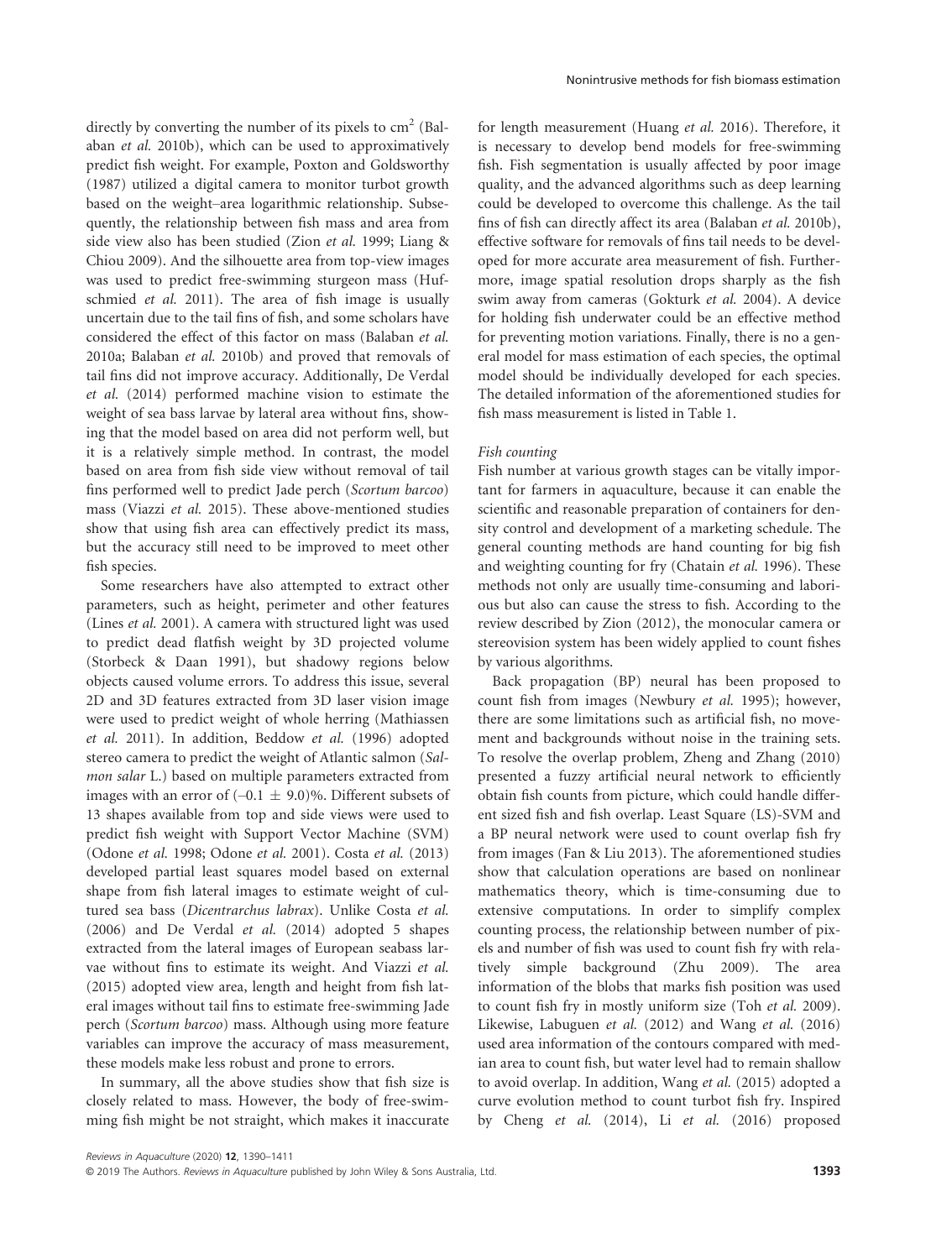| Size   | Work condition           |                                                                 | Machine vision systems | Fish species                                 | $\overline{c}$<br>Related | Results or accuracy                                                 | References                       |
|--------|--------------------------|-----------------------------------------------------------------|------------------------|----------------------------------------------|---------------------------|---------------------------------------------------------------------|----------------------------------|
|        |                          |                                                                 |                        |                                              |                           |                                                                     |                                  |
|        |                          | Camera                                                          | Illumination           |                                              | weight                    |                                                                     |                                  |
| Length | Polystyrene board        | 2D                                                              | Fluorescence           | S. barcoo                                    | YES                       | $= 0.96$<br>k,                                                      | Viazzi et al. (2015)             |
|        | Light table              | 2D                                                              | Natural light          | Dicentrarchus labrax                         | YES                       | $R^2 = 0.930$                                                       | De Verdal et al. (2014)          |
|        | Sea cages                | $\overline{3}$                                                  | <b>Natural light</b>   |                                              | YES                       | Error ≤5%                                                           | Martinez-de Dios et al<br>(2003) |
|        | Bottom of the<br>chamber | 2D                                                              | Fluorescent            | Mugil cephalus, Cyprinus carpio, Oreochromis | $\frac{1}{2}$             | $= 0.950, 0.997, 0.993$<br>$R^2$                                    | Zion et al. (1999)               |
|        | Conveyor belt            | 2D                                                              | lighting<br>Artificial | Solea vulgaris. et al                        | $\frac{1}{2}$             | 1.2 mm standard deviation                                           | White et al. (2006)              |
|        | Conveyor belt            | 20                                                              | $\Xi$                  | flatfish                                     | $\frac{0}{2}$             | Coefficient of variation<br>0.1%                                    | Jeong et al. (2013)              |
|        | Chute                    |                                                                 | Natural light          |                                              | $\frac{0}{2}$             | $Error = 1.49%$                                                     | Huang et al. (2016)              |
|        | Channel                  | $\begin{array}{c} 2D \\ 2D \end{array}$                         | Artificial             | Oncorhynchus mykiss                          | $\frac{1}{2}$             | Error = $1.413$ cm                                                  | Miranda and Romero (2017)        |
|        |                          |                                                                 | lighting               |                                              |                           |                                                                     |                                  |
|        | Tank                     | $\begin{array}{c} 2 \overline{1} \\ 3 \overline{1} \end{array}$ | Natural light          | Zebrafish                                    | $\frac{1}{2}$             | Error = $1\%$                                                       | Al-Jubouri et al. (2017)         |
|        | Tank                     |                                                                 | Natural light          | Salmo salar                                  | $\geq$                    | Error = $5\%$                                                       | Tillett et al. (2000)            |
|        | Cage                     | $\overline{5}$                                                  | Natural light          | Thunnus thynnus, Linnaeus, 1758              | $\frac{1}{2}$             | Error $\leq$ 13%                                                    | Costa et al. (2009)              |
|        | Cage                     |                                                                 | Natural light          | Thunnus orientalis                           | $\frac{1}{2}$             | Error ≤5%                                                           | Torisawa and Kadota (2011)       |
|        |                          |                                                                 | Natural light          |                                              | $\frac{1}{2}$             | $Error = 5.1%$                                                      | Lin et al. (2016a)               |
|        | Cage                     |                                                                 | Natural light          | Thunnus Thynnus                              | $\overline{2}$            | $R^2 = 0.962$                                                       | Muñoz-Benavent et al.<br>(2017)  |
| Area   | Bottom of the            | $\overline{C}$                                                  | Fluorescent            | Mugil cephalus, Cyprinus carpio, Oreochromis | YES                       | 0.954, 0.986, 0.986<br>$\mathop{\rm II}\nolimits$<br>$\mathsf{R}^2$ | Zion et al. (1999)               |
|        | chamber                  |                                                                 |                        | Sp.                                          |                           |                                                                     |                                  |
|        | Board                    |                                                                 |                        | Taiwan tilapia                               | YES                       | $= 0.9303$<br>$R^2$                                                 | Liang and Chiou (2009)           |
|        | Box                      | $2000000$                                                       | Fluorescent            | Alaskan Salmon                               | YES                       | $R^2 = 0.987$                                                       | Balaban et al. (2010b)           |
|        | Box                      |                                                                 | Fluorescent            | T. chalcogramma                              | YES                       | $R^2 = 0.99$                                                        | Balaban et al. (2010a)           |
|        | Channel                  |                                                                 | $\Xi$                  | sturgeons                                    | YES                       | Error = $5.5\%$                                                     | Hufschmied et al. (2011)         |
|        | Plastic sheet            | 2D                                                              | Natural light          | Dicentrarchus labrax                         | YES                       | $R^2 = 0.963$                                                       | De Verdal et al. (2014)          |
|        | Polystyrene board        |                                                                 | Fluorescence           | S. barcoo                                    | YES                       | $R^2 = 0.99$                                                        | Viazzi et al. (2015)             |
| Others | Tank                     | $2.38$                                                          | Natural light          | Salmon salar L.                              | YES                       | Error = $(-0.1 \pm 9.0)\%$                                          | Beddow et al. (1996)             |
|        | Channel                  |                                                                 | Artificial             |                                              | YES                       | $= 3%$<br>Error                                                     | Odone et al. (2001)              |
|        |                          |                                                                 | lighting               |                                              |                           |                                                                     |                                  |
|        |                          | 2D                                                              | Natural light          | Dicentrarchus labrax                         | YES                       | $R^2 = 0.9772$                                                      | Costa et al. (2013)              |
|        | Light table              | 2D                                                              | Natural light          | Dicentrarchus labrax                         | YES                       | $R^2 = 0.980$                                                       | De Verdal et al. (2014)          |
|        | Polystyrene board        | 2D                                                              | Fluorescence           | S. barcoo                                    | YES                       | 0.99<br>$\label{eq:1} \prod_{i=1}^n \mathbb{I}_i$<br>$R^2$          | Viazzi et al. (2015)             |
|        |                          |                                                                 |                        |                                              |                           |                                                                     |                                  |

Table 1 The detailed information for fish mass measurement

Table 1 The detailed information for fish mass measurement

Reviews in Aquaculture (2020) <sup>12</sup>, 1390–1411

**1394** C 2019 The Authors. Reviews in Aquaculture published by John Wiley & Sons Australia, Ltd.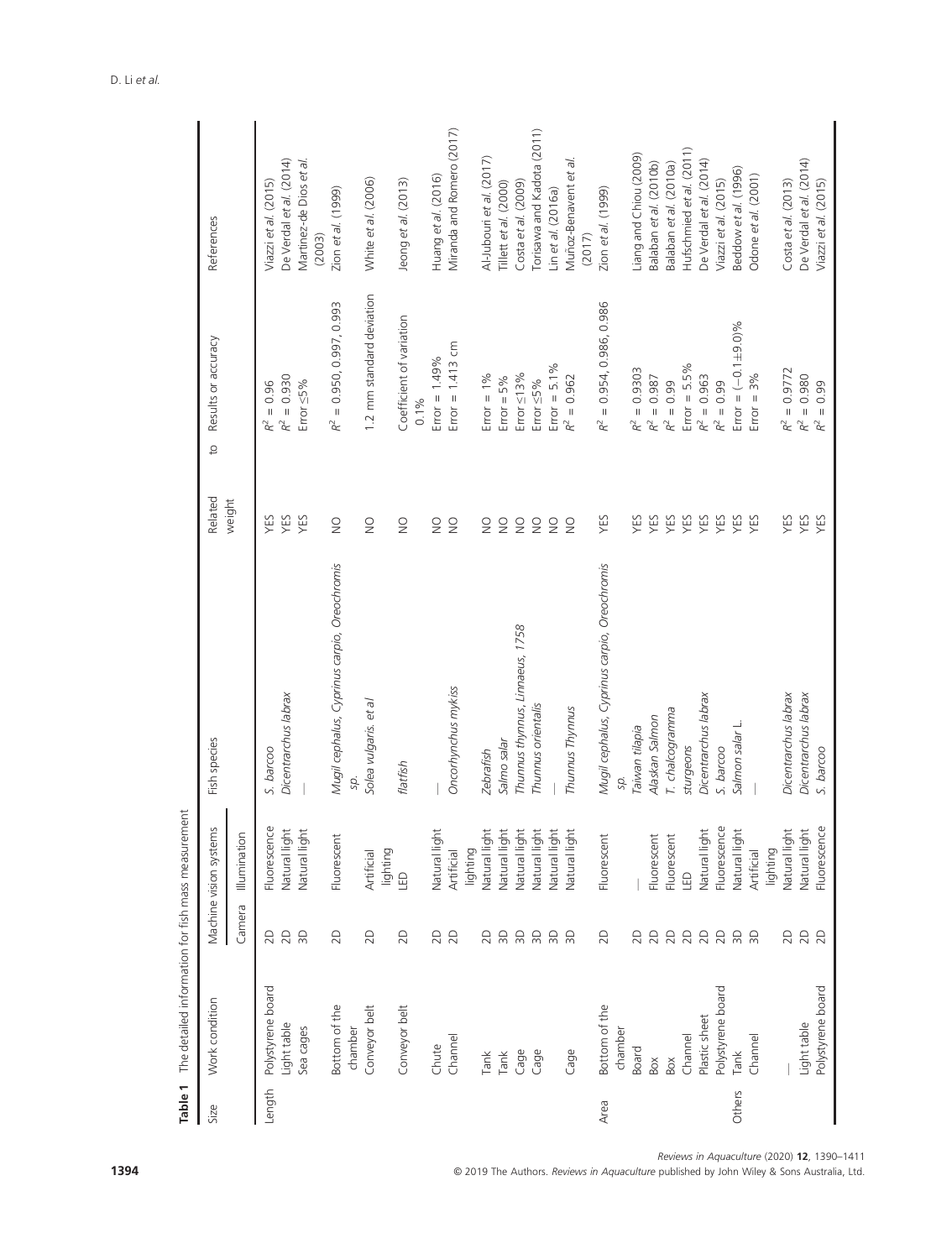binarization normed gradients to locate fish from underwater videos and to count them. The endpoints of extracted skeleton based on thinning method were proposed to efficiently count free-swimming fish (Le & Xu 2017), which could resolve fish overlap. However, the underwater environment is usually more complex and fish density is high. The method may not be accurate. For motion background, Fabic *et al.* (2013) proposed blob counting based on connected component labelling to count fishes from underwater video sequences. Recently, Hernández-Ontiveros et al. (2018) used properties (area and perimeter) of the connected component to count ornamental fish, which is low cost and easy to handle.

In addition, research attentions have focused on object tracking (Chuang et al. 2016; Rodriguez et al. 2017; Wang et al. 2017), such as deep learning (Xu & Cheng 2017), particle filter (Erikson & Mario 2005), Kalman filter (Sharif et al. 2016; Feijo et al., 2018) and the well-known idTracker (Pérez-Escudero et al. 2014). For multiple free-swimming fish counting, the trajectory tracking algorithm provides an efficient and reliable way to avoid repeated counting of individual fish in multiple frames (Walther et al. 2004; Butail & Paley 2010). For instance, Erikson and Mario (2005) utilized machine vision systems to track and count fishes with Bayesian filtering technique in a controlled environment. The proposed method can operate under severe environmental changes and handle problems such as occlusions. Unlike Erikson, Spampinato et al. (2008) and Hossain et al. (2016) proposed CamShift algorithm to track and count fishes from underwater videos in unconstrained environments. Inspired by Spampinato et al. (2008) and Fier et al. (2014) adopted a heuristic blob-tracking algorithm to count fish in their natural habitat. Additionally, Pérez-Escudero et al.

Table 2 Principal methods for counting fish

(2014) utilized a video-tracking software called idTracker to keep the correct identity of each zebrafish during the whole video. Chuang et al. (2014) performed trawl-based underwater camera system to track multiple fish by reliable feature-based object matching method.

In summary, machine vision technology provides a noninvasive, repeatable and objective tool for free-swimming fish counting (Denney et al. 2017). However, the abovementioned studies have disadvantages. For instance, a single camera is not adequate to capture the entire area for fish number. Therefore, multiple camera systems are required to integrate images at different positions to provide comprehensive perspective using image synthesis. In addition, there are still some challenges such as fish overlap, poor light, turbidity, bubbles and other factors, making it difficult for foreground segmentation. Appropriate tuning images and new algorithms such as deep convolutional neural networks for crowed counting could be used to resolve this issue. Due to low frame rate, entrance/exit of the view field of fish is frequent, making traditional multitarget tracking algorithm infeasible. Therefore, it is necessary to use a high frame rate camera to improve the accuracy. The algorithms for counting fish are presented in Table 2.

#### Direct fish biomass estimation

Direct fish biomass estimation means that fish biomass weight (M) can be obtained directly by fish biomass volume (*V*) times fish biomass density ( $\rho$ ), namely  $M = \rho \cdot V$ , and the fish biomass volume can be obtained directly by laser scanning system. With the rapid development of machine vision system, the combination of laser systems with visual methods has been widely used for object inspection. Since the mid-1990s, the laser scanning technology known as light

| <b>Methods</b>      |        | Machine vision systems | Fish species                                                                                                                                                                                                                                                                                                                                                                                  | Results or accuracy        | References                        |
|---------------------|--------|------------------------|-----------------------------------------------------------------------------------------------------------------------------------------------------------------------------------------------------------------------------------------------------------------------------------------------------------------------------------------------------------------------------------------------|----------------------------|-----------------------------------|
|                     | Camera | Illumination           |                                                                                                                                                                                                                                                                                                                                                                                               |                            |                                   |
| Neural network      | 2D     |                        | Synthetic fish                                                                                                                                                                                                                                                                                                                                                                                | 94% accuracy               | Newbury et al. (1995)             |
|                     | 2D     |                        | <b>Fish</b>                                                                                                                                                                                                                                                                                                                                                                                   | 95% accuracy               | Zheng and Zhang (2010)            |
|                     | 2D     | LED light              | Fish fry                                                                                                                                                                                                                                                                                                                                                                                      | 98.73% accuracy            | Fan and Liu (2013)                |
| Data fitting        | 2D     | Artificial light       | Fish fry                                                                                                                                                                                                                                                                                                                                                                                      | 95% accuracy               | Zhu (2009)                        |
| Area counting       | 2D     | LED light              | Fish fry                                                                                                                                                                                                                                                                                                                                                                                      | Above 95% accuracy         | Labuguen et al. (2012)            |
|                     | 2D     | LED light              | Fish fry                                                                                                                                                                                                                                                                                                                                                                                      | Relative error 7.4%        | Wang et al. (2016)                |
| Curve evolution     | 2D     | LED light              | Turbot fish fry                                                                                                                                                                                                                                                                                                                                                                               | Approaching 100%           | Wang et al. (2015)                |
| Fish localization   | 2D     | Natural light          | $\hspace{1.0cm} \overline{\hspace{1.0cm} \hspace{1.0cm} \hspace{1.0cm} } \hspace{1.0cm} \hspace{1.0cm} \overline{\hspace{1.0cm} \hspace{1.0cm} \hspace{1.0cm} } \hspace{1.0cm} \hspace{1.0cm} \overline{\hspace{1.0cm} \hspace{1.0cm} \hspace{1.0cm} } \hspace{1.0cm} \hspace{1.0cm} \overline{\hspace{1.0cm} \hspace{1.0cm} \hspace{1.0cm} } \hspace{1.0cm} \hspace{1.0cm} \hspace{1.0cm} }$ | 97.1% recall               | Li et al. (2016)                  |
| Image thinning      | 2D     | LED light              |                                                                                                                                                                                                                                                                                                                                                                                               | Error less than 6%         | Le and Xu (2017)                  |
| Connected Component | 2D     | Fluorescent            | Guppies, Mollies                                                                                                                                                                                                                                                                                                                                                                              | Accuracy up to 96.64%      | Hernández-Ontiveros et al. (2018) |
|                     | 2D     | Natural light          |                                                                                                                                                                                                                                                                                                                                                                                               | Error less than 10%        | Fabic et al. (2013)               |
| Object tracking     | 2D     | Natural light          |                                                                                                                                                                                                                                                                                                                                                                                               | 81%                        | Erikson and Mario (2005)          |
|                     | 2D     | Natural light          |                                                                                                                                                                                                                                                                                                                                                                                               | Accuracy as high as 85.72% | Spampinato et al. (2008)          |
|                     | 2D     | Artificial light       | Sablefish                                                                                                                                                                                                                                                                                                                                                                                     | Precision of 83.8%         | Fier et al. (2014)                |
|                     | 3D     | LED light              |                                                                                                                                                                                                                                                                                                                                                                                               | Accuracy 88%               | Chuang et al. (2014)              |

Reviews in Aquaculture (2020) <sup>12</sup>, 1390–1411 © 2019 The Authors. Reviews in Aquaculture published by John Wiley & Sons Australia, Ltd. 1395 and 1395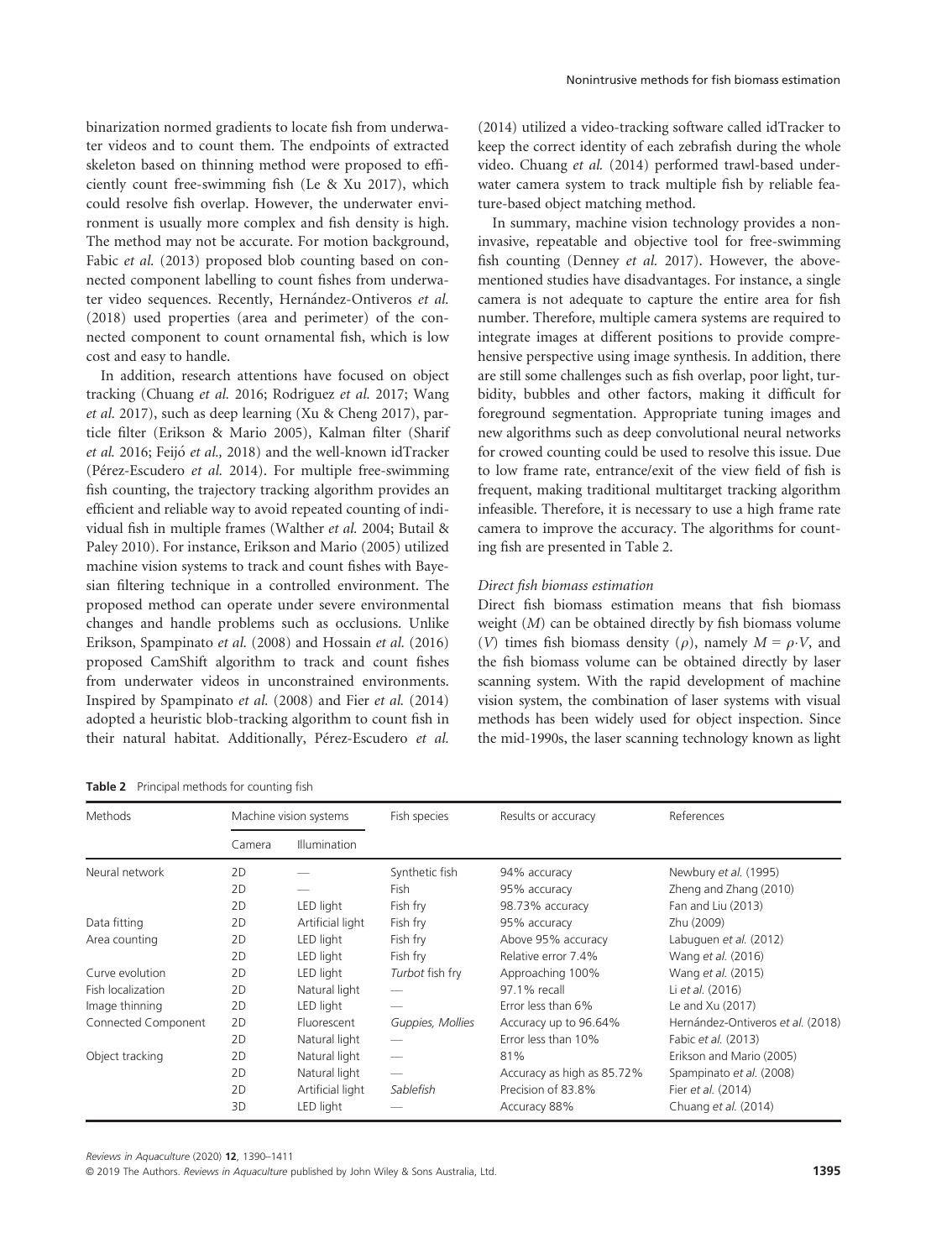detection and ranging (LiDAR) has developed rapidly in aquaculture, which can quickly obtain scanning object surface model. Compared with photogrammetry which needs personal interpretation to obtain characteristics of objects, the laser scanning technique makes automatic and intensive sampling of target surface possible in a short time (Pfeifer & Briese 2007). Laser with certain patterns is applied to measure distances between objects and sensors. A laser scanner can project structural light onto the surface of objects, and a large amount of XY or XYZ coordinates of object's surface can be obtained to represent its shape, which has been widely applied in agriculture (Igathinathane et al. 2010), especially in aquaculture. A digital camera with laser was first proposed to monitor flatfish spatial distribution (Duarte Ortega et al. 2007). Assuming that the fish density is the same that of waters, this technology was adopted by Almansa et al. (2012) to monitor total fish biomass transformed by volume of fish layer. However, fish size and density were not considered. Afterwards, Almansa et al. (2015) utilized laser scanning system to measure total biomass of Senegalese sole with different fish size and density, the coefficient of variation was less than 7.2%. And Lopes et al. (2017) also described an autonomous system based on a camera and two red line lasers (projectors) equipped with a line beam to perform indoor fish farming biomass estimation in real time with approximate 5% to 17% of relative error.

The laser scanning technology has proven to be a noninvasive and promising tool for estimating total fish biomass almost in real time. Although the limitations that laser scanner with automatic image analysis has are homogeneity of illumination and the presence of unwanted noise such as bubbles, the laser scanner system is convenient and feasible to allow operations to be repeated periodically and frequently for discarding bad images for biomass estimation. However, fish biomass estimation depends on the values of density and volume. An approximate real biomass density value and the developments of specific image analysis software are necessary to improve the accuracy. In addition, the laser scanner system is a large, heavy machine. Therefore, there is need to integrate inertial measurement device to simplify the platform implemented in intensive aquaculture for fish biomass estimation.

# Machine vision based on infrared light

Infrared light known as nonvisible light is an electromagnetic wave whose wavelength between 760 nm and 1 mm. With advances in computer technology, machine vision based on infrared light has developed rapidly, which has been used to count fish in aquaculture. It provides a noninvasive means for counting fish and analysing behaviour, which is relatively simple and plays an important role in the development of effective method for fish biomass

estimation. Machine vision based on infrared light includes fish counter and near-infrared (NIR) camera for fish biomass estimation.

The fish counter that is not affected by visible light intensity was developed in the early 1990s, consisting of a scanner unit, control unit and computer (Shardlow & Hyatt 2004), as shown in Figure 2. The infrared beam net in scanner unit is generated between two scanning plates inside frame where a series of infrared light diodes are positioned to send infrared light beams to receivers on other side. The fish are forced to swim through the scanner unit, breaking a finely spaced lattice of infrared beams and generating shadow silhouette (Cadieux et al. 2000; Ferrero et al. 2014). However, the infrared light attenuates more rapidly in waters than in the air, especially in the turbid waters, which prevents physically infrared light from penetrating waters to reach scanner units. The effect of turbidity on infrared counter was studied by Santos et al. (2008), but it did not determine the critical threshold of water turbidity. In addition, some scholars not only studied the effect of turbidity on accuracy of infrared counter but also investigated passage rates of fish (Baumgartner et al. 2010; Baumgartner et al. 2012). In summary, fish counter can work effectively in dark environment. However, the short penetration of the rays through the water especially turbid water, restricts its application scenarios. Additionally, fish may be reluctant to swim across such a narrow space (Tillett et al. 2000) and small fishes are difficult to be detected (Broersen 2009). Moreover, no difference occurs for counting when many fish pass through simultaneously infrared counter because these fish are detected as single fish. Therefore, the developments of hardware and software of fish counter are still needed to further improve accuracy.

Near-infrared (NIR) camera has been used for monitoring fish feeding behaviour in tanks or cages (Zhou et al. 2017; Zhou et al., 2018a, 2018b). It has been used to track fishes in three-dimensional environment (Pautsina et al. 2015; Saberioon & Cisar 2016; Saberioon & Cisar 2018). The principle is based on the absorption of near-infrared light in water resulting different brightness (Zhou et al., 2018a). Counts of analysed fish from images can be generally provided as a by-product. Compared with stereovision systems, the near-infrared camera system requires no calibration, providing information in real time even if there is relatively dim light. Although it can be used to identify position in 3D space, fish occlusion remains a problem in high-density rearing units. The system combined with other imaging systems need to develop to resolve this issue. Additionally, the system provides the opportunity to develop a practical and affordable method for 3D tracking of fish movements. However, because of absorption, refraction and scattering of near-infrared light (Lin et al. 2017), it has lower accuracy of vertical dimension. Therefore, there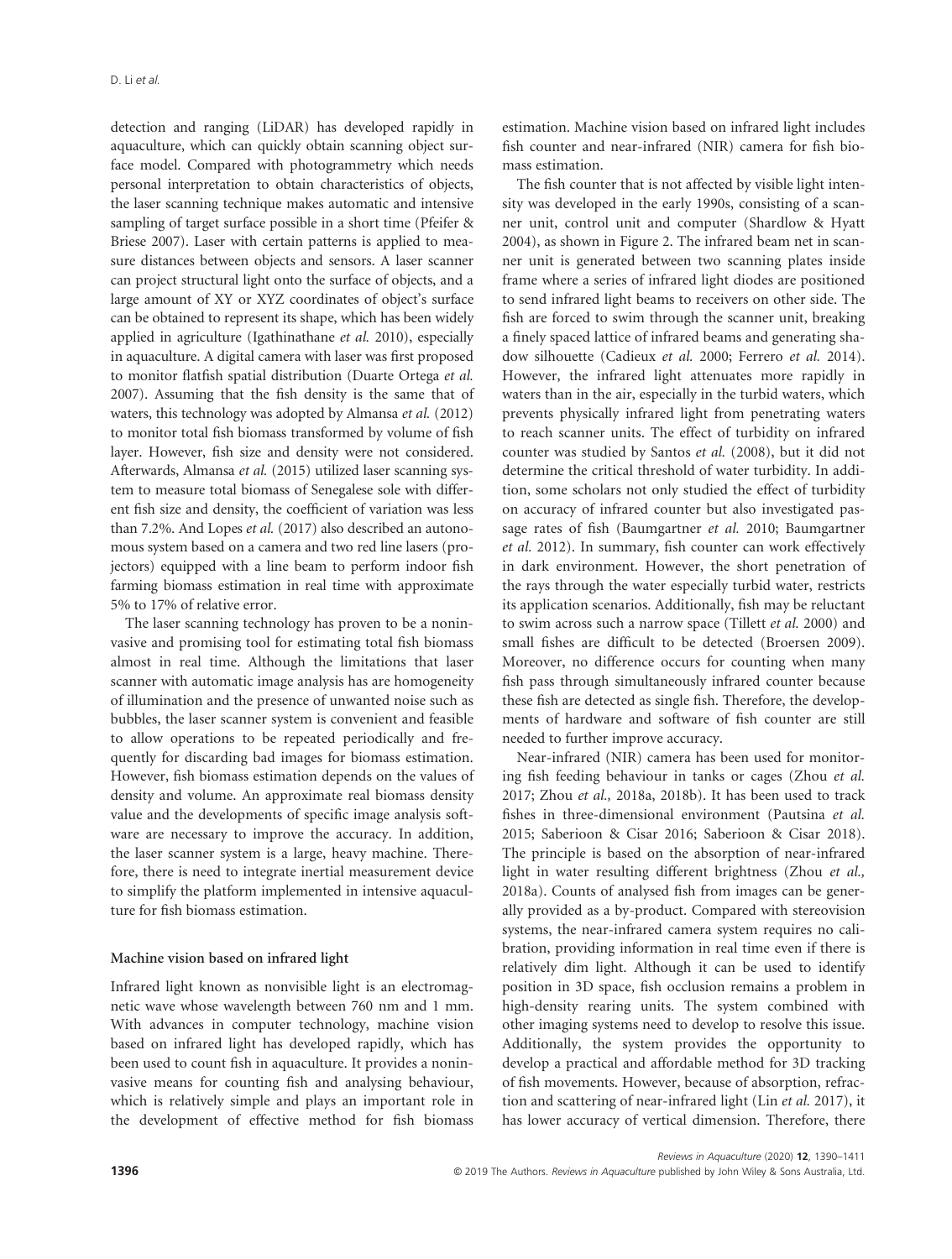is a need to improve the capacity to track fishes under conditions of high illumination levels or longer distances.

# Acoustics-based methods

Compared with light waves, acoustic waves can travel long distances through water (Martignac et al. 2015), making it the best way to remotely detect and identify objects in waters. With the development of acoustics technologies, the application of acoustics as a remote sensing tool has rapidly increased, particularly in protection zones. Recently, acoustics has been widely used in spatio-temporal distribution behaviours (Tanoue et al. 2008; Zare et al. 2017), species detection (Langkau et al. 2012; Mizuno 2015) and fish stock assessment without causing the stress to fishes (Boswell et al. 2010; Guillard et al. 2012; Jung & Houde 2014; Djemali & Laouar 2017). According to data acquisition methods for fish biomass estimation, acoustics can be divided into active acoustics and passive acoustics (Pujiyati et al. 2016).

# Active acoustics

The principle of active acoustics is that the transmitter unit emits sound waves at a certain frequency into the waters to

remotely detect targets. Active acoustics enables to rapidly sample large water volumes. In addition, it can nonintrusively work in dark and turbid waters. Active acoustics technology has been widely used in the investigation and assessment of fishery resources, and the main instruments can be mainly divided into echosounder and sonar camera (Shen et al. 2018).

#### Echosounder

Echosounder can be used to detect targets in waters through the physical characteristics of the target and the water medium. The acoustic waves emitted by the transducer of echosounder propagate in waters. When these waves encounter targets whose density is different from that of environments during transmission, they will be reflected and returns to the receiving array, which is called echo signal. These echo signals scattered back to the transducer are converted back into voltage parameter recorded for analysis (Stanton 2012), as shown in Figure 3. The echosounder has been widely used in fisheries (Lucas & Baras 2000; Guillard et al. 2004; Loures & Pompeu 2015; Lin et al. 2016b), especially for fish density estimation. By physical characteristic that echo-signal strength is proportional to fish number, the number of



Reviews in Aquaculture (2020) <sup>12</sup>, 1390–1411

© 2019 The Authors. Reviews in Aquaculture published by John Wiley & Sons Australia, Ltd. 1397 and 1397 and the Sons Australia, Ltd.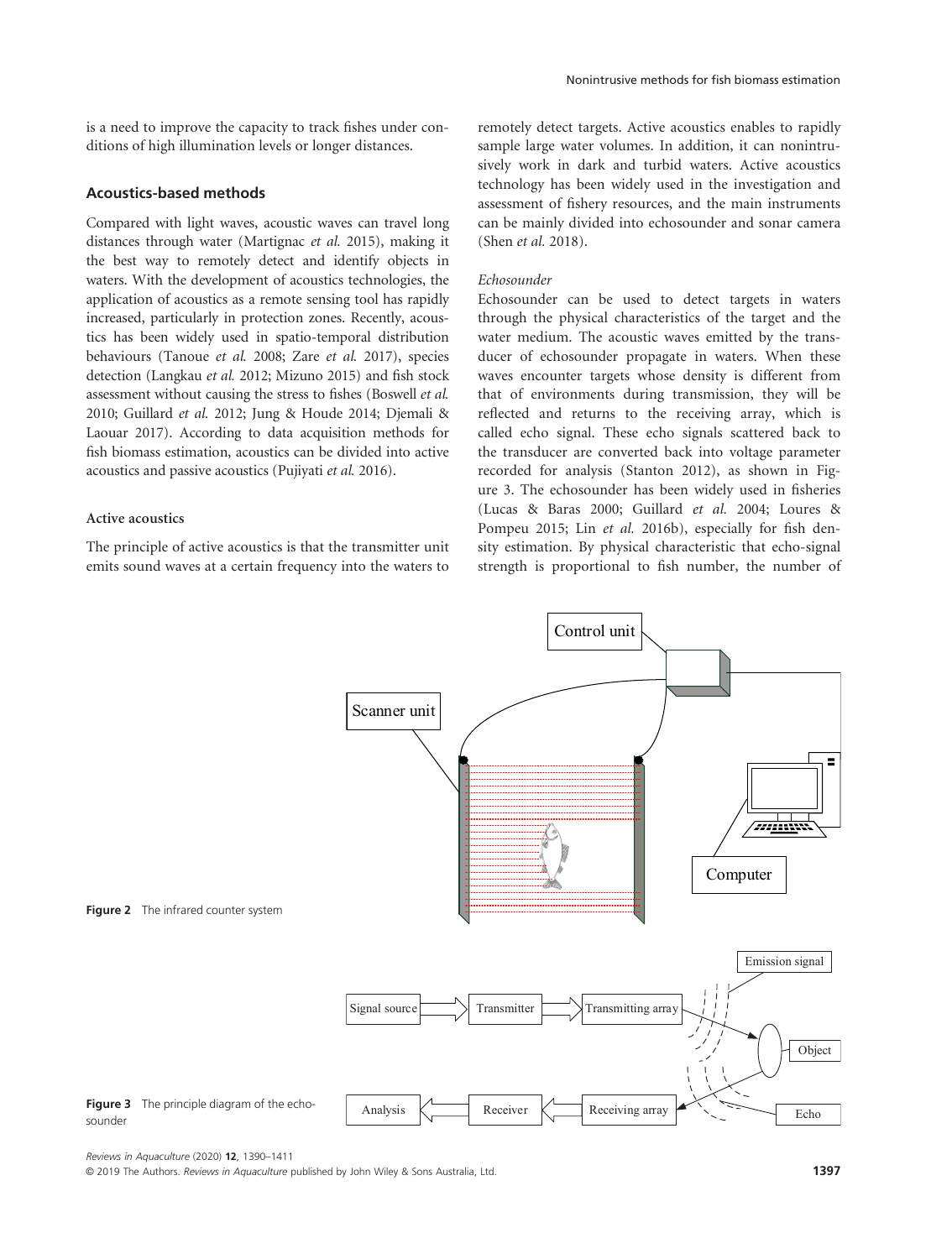the fish can be estimated by some techniques such as echo-counting and echo-integration (Johannesson & Mitson, 1983). Currently, the target strength (TS) of fish in natural state can be measured by split-beam technology. When fishes are relatively dispersive and the density is low enough, the echo-counting method is used to measure fish density by dividing the fish number obtained directly from the echosounder by the water volume of the investigation area. Generally, the echo-integration method is used to estimate the number of fishes by dividing the integral value of the echo intensity of fish shoal within the sampled unit area by the TS value of an individual, which is suitable for that when fish are congregating distribution and cannot be easily identified as single fish (Simmonds & MacLennan, 2005).

The split-beam echosounder at certain frequency has been used to assess fish biomass in rivers (Matveev 2007), lakes (Emmrich et al. 2010; Lian et al. 2018), shallow reservoirs (Djemali et al. 2009; Djemali et al. 2017) and estuaries (Boswell et al. 2008b; Guillard et al. 2012). The fish TS plays an important role in fisheries acoustic surveys to convert acoustic data to the number of fishes (Murase et al. 2011). However, specific TS/length regression functions have not been determined for different fish species (Godlewska et al. 2009). Additionally, understanding factors that influence the fish TS is an essential prerequisite for improving accuracy (Coetzee et al. 2008; Zare et al. 2017). The above-mentioned echosounders are ineffective to work when echoes are from overlapped fish and reverberant environment such as small tank. A cross-correlation technique based on multiscattering has been proposed to count fish in tanks (De Rosny & Roux 2001; Conti & Demer 2003), where the average effect of the scatters on the acoustic echoes of cavity interfaces are measured to count fish. From multiple reverberation time series, acoustic total scattering cross section of free-swimming fish was proposed by Conti et al. (2006) to count fish and monitor growth rate in a tank. In addition, individual fish height was extracted from a time-offlight analysis of fish echo shape using narrow-bandwidth echosounder for monitoring weight in cages, instead of the relationship between backscattered energy and fish length (Soliveres et al. 2017).

Commonly cited advantages of echosounder include that it can rapidly and noninvasively sample large water volumes. However, vessel avoidance and seasonal distribution contributed to biased density estimates. There is a need to sample by small vessels at the appropriate time to limit the potential biases (DuFour et al. 2018). Sampling intensity is needed to achieve reasonable levels of precision. In addition, there is a need to filter the noise of the original acoustic image by effective data processing algorithms, and professional trained personnel is required to interpret acoustic data (Boswell et al. 2007).

#### Sonar camera

Sonar camera known as imaging sonar is a recent adaption to convert sound into video images by acoustic sensors. The schematic diagram of imaging sonar is shown in Figure 4. Imaging sonar has the advantage that images can be obtained in dark or turbid waters. Acoustic signals from imaging sonar data are processed to show shapes and outlines of fish by image processing while also providing information on swimming speed or direction (Boswell et al. 2008a). Sonar cameras such as dual-frequency identification sonar (DIDSON) and adaptive resolution imaging sonar (ARIS) have been widely used in behaviour monitoring (Rakowitz et al. 2012; Becker et al. 2013), size measurement and counting (Kang 2011; Petreman et al. 2014; Tuser et al. 2014; Lin et al. 2016b). The area or volume density method is commonly used for fish counting. For example, the formula of volume density method is calculated as follows (Jing et al. 2017),

$$
N = \left(\sum_{i=1}^{n} N_i / \sum_{i=1}^{n} V_i\right) \cdot V \tag{4}
$$

where  $N$  and  $N_i$  denote the total number of fish and the fish number of each route from images through the target tracking and counting methods, respectively.  $V$  and  $V_i$  represent water storage and the volume swept by sonar camera of each route in units  $m^3$ , respectively. *n* is the number of routes in boat trajectory.

The DIDSON operates at two discrete frequencies consisted of a higher frequency that can produce higher resolution images of objects from close ranges and a lower frequency that detect targets from further ranges with lower resolution images (Burwen et al. 2010). Sonar camera could work in almost zero-visibility conditions, which has recently attracted increasing attention (Holmes et al. 2006; Kang et al. 2012; Hightower et al. 2013). Han et al. (2009)



Figure 4 (a) A fish is in the field of view of imaging sonar technique. (b) the imaging results are shown:  $\alpha$  is the horizontal view angle and  $\beta$  is the vertical view angle of imaging sonar technique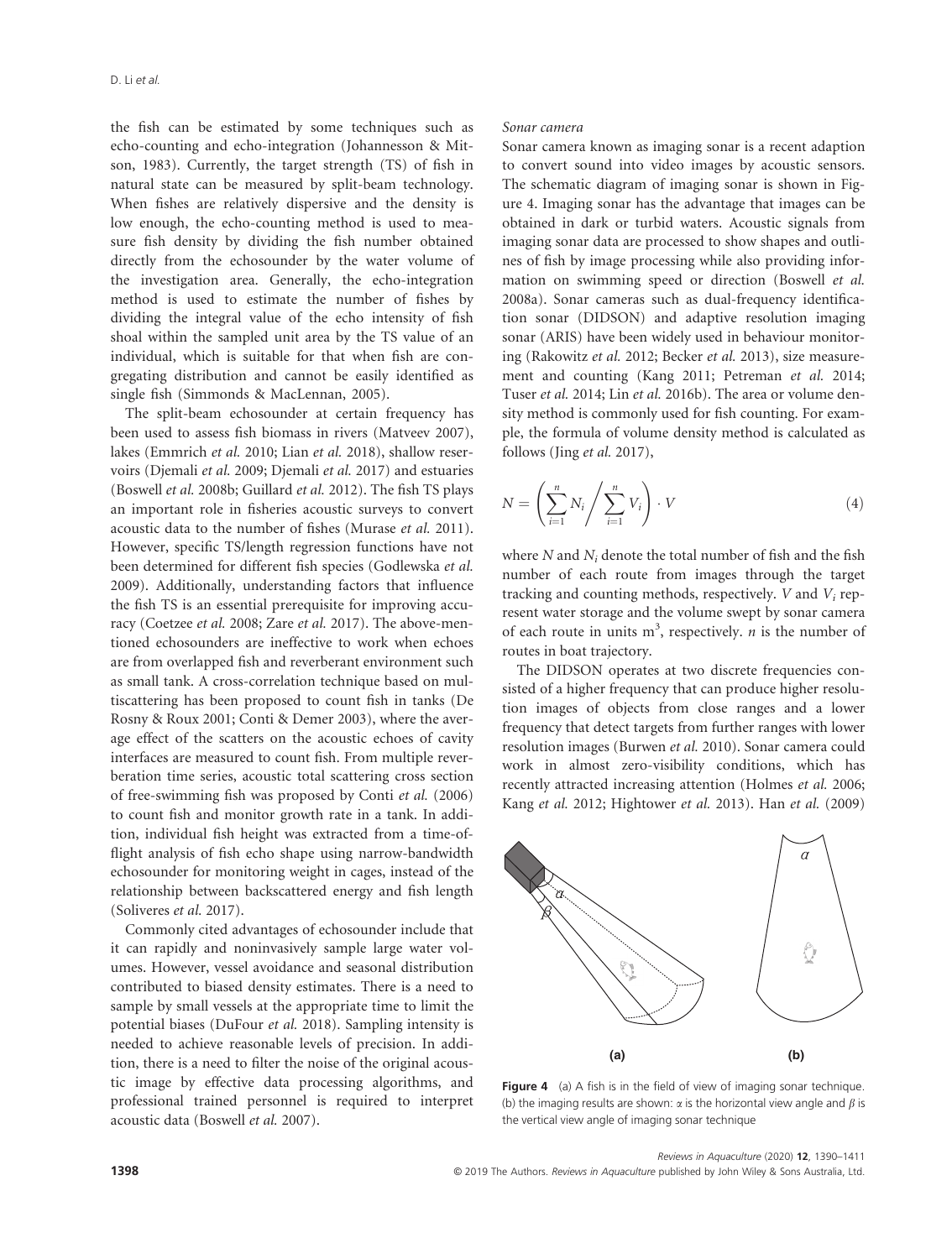performed DIDSON systems to automatically count and size free-swimming farmed fish with error of 0–2.4 cm. And Zhang et al. (2014b) used DIDSON systems to assess behaviour and length of 10 cultured Chinese sturgeon in cages. But the maximum length found by acoustics was approximate to the length by manual measurement. Jing et al. (2017) also proposed the DIDSON to monitor fish abundance with <5% error. In addition, the ARIS was adopted by Shahrestani et al. (2017) to count successfully large free-swimming fishes with precision rate of no less than 94%. And García-Magariño et al. (2017) utilized a novel agent-based simulator called ABS-FishCount to count fishes through underwater acoustic sensors' network in a wide area.

The sonar cameras can obtain images whose quality approximates that of images obtained by optical cameras even in dark or turbid waters without injury to the fish. These images are sufficient to show shapes and outlines of fish in their habitats (Becker et al. 2011). However, the side scan range of the DIDSON is limited and the fish inclination angle in vertical direction may lead to reductions for length measurement (Zhang et al. 2014b). Using the maximum length value in each frame as the total length of fish is necessary. In addition, the sonar image is based on echo strength and slant distance from camera's transducer to targets. Therefore, it is very important to deploy the camera head and adjust sonar parameters properly for getting fine image data. Moreover, the environment conditions such as waves and bubbles, can affect the quality of the video images. It is preferable for the sonar camera to operate during good weather days or stay as stationary as possible. Finally, the extreme complexity of acoustic-based procedures, expensive software and processing large data remain major challenges (Shahrestani et al. 2017). Hence, special image processing software such as deep learning can be used to address these challenges. If paired with optical video camera systems, the sonar camera identifications could be verified by video images to realize the application of multidimensional information fusion in fisheries.

#### Passive acoustics

According to Lin et al. (2018), passive acoustics is a technology that can be used to listen to sounds by hydrophones that do not emit acoustic signals into waters. The schematic diagram of passive acoustics is drawn in Figure 5. Passive acoustics take advantage of the fact that many species of fishes can produce naturally sounds in various conditions (Gannon 2008). Generally, low-frequency hydrophones that typically convert sound pressure into electrical signals recorded by data acquisition system are utilized to detect and monitor sounds (Rountree et al. 2006). Passive acoustics is an active field of ichthyological study in fisheries surveys (Luczkovich et al.

Nonintrusive methods for fish biomass estimation

**Figure 5** The schematic diagram of passive acoustic work

Boat Fibre-optic cable

Hydrophone

2008). The sounds produced by fishes are used to analyse fish behaviours (Mann et al. 2008) and quantify fish abundance by specific algorithms.

Fish

Sound signals

The cross-correlation technology has been used in communication networks for identifying and localizing nodes. An essential statistical method called the cross-correlation technique for signal processing was proposed to estimate number of fishes in the sea (Rana et al. 2014). In this work, the fishes are considered the sources of Chirp Signal. In addition, passive acoustic combined with active acoustic have recently been developed by Rowell et al. (2017) to estimate fish abundance or biomass from sound levels at fish spawning aggregations. The results demonstrated that the densities of soniferous fishes could be estimated by sound levels recorded by passive acoustic.

Passive acoustics can be an attractive alternative or supplement to count fishes, which has the ability to collect remotely and inexpensively data over long periods of time (Mann & Lobel 1995). However, the sounds of most species are not produced continuously but produced more commonly at night or during periods of specific behavioural activities such as feeding. At what distance these sounds could be detected is dependent on sound source levels and environmental sound levels. These challenges make interpretation of the results more difficult than those derived from active acoustic (Rowell et al. 2015). The potential of passive acoustics has been hampered by a widespread lack of familiarity with the technique and methodologies. Therefore, new developments of hardware and software should be considered to further improve or advance management of fish populations. In addition, in a realistic environment, the environmental noise is mostly periodic noise but fish sounds are random signals. Removing environmental noise using supervised and unsupervised approaches is necessary to improve the accuracy of passive acoustics method.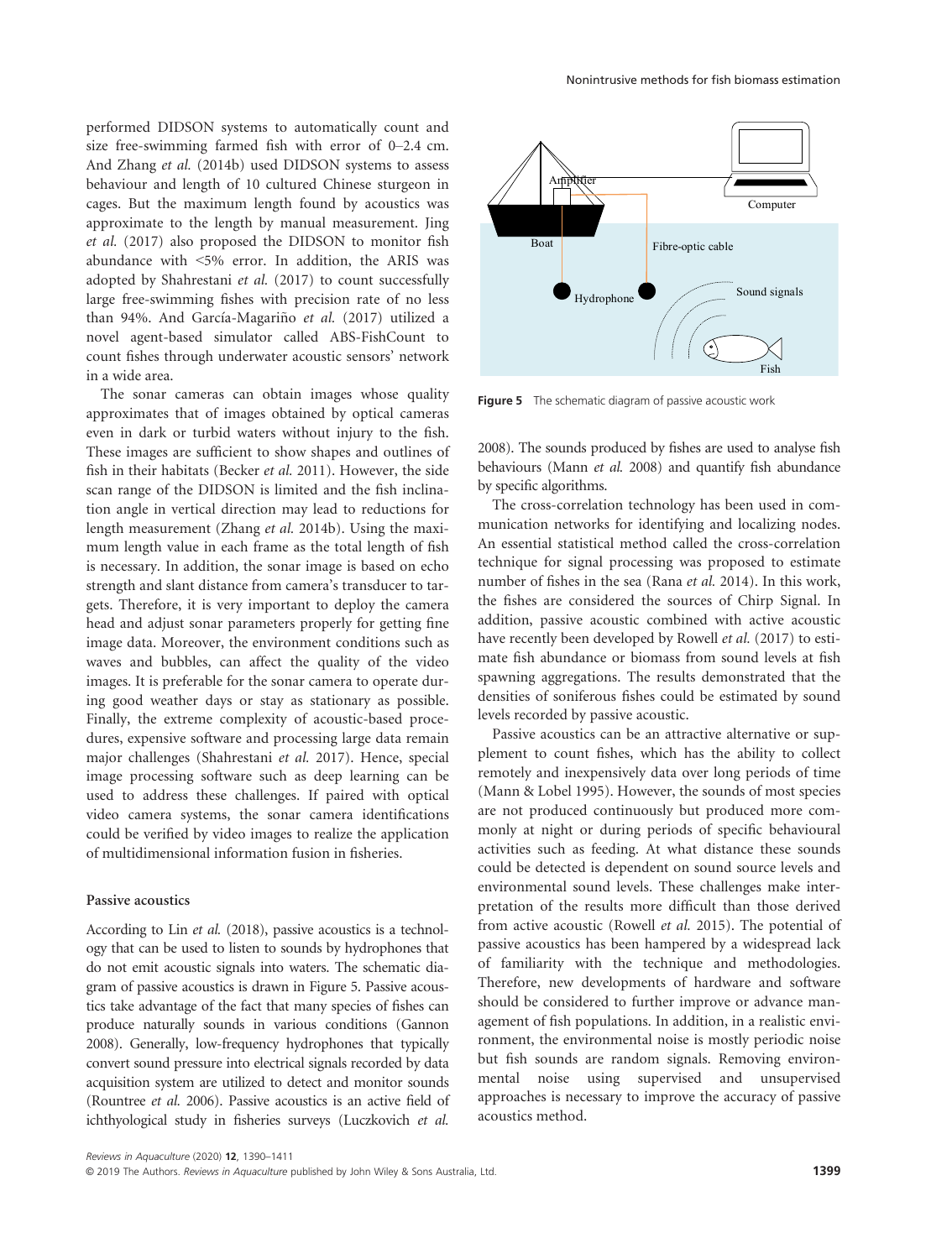

Figure 6 Major steps associated with processing aquatic eDNA samples

#### Environmental DNA (eDNA)-based methods

The word 'eDNA' has first appeared in the paper of Rondon et al. (2000). The eDNA means that the DNA can be extracted from environmental samples without the need to first isolate any interested organism, and it includes the DNA of environmental microorganisms, faeces, urine, mucus, extracellular DNA resulting from the natural death organisms, subsequent destruction of cellular structure and others (Levy-Booth et al. 2007; Pietramellara et al. 2009). According to metagenomics concept, eDNA technology mainly refers to methods of sequencing analysis with genomic DNA from environmental samples using a set of species-specific primers and probe. Some advances in quantitative real-time polymerase chain reaction (PCR) and next-generation high-throughput sequencing technology further expand application of eDNA technology from the microbiological field to zoological and botanic fields, bringing innovations in research methods and ideas in traditional ecology. There are relatively few studies on aquatic biomass assessment, an important reason is that aquatic animals are mobile, easy to hide and hard to catch in situ. However, the eDNA technology provides possibility for aquatic biomass assessment. Fish biomass assessment from water samples involves some basic steps, as shown in Figure 6, and the detailed content of each step is described by Evans and Lamberti (2018). Additionally, the eDNA technique can be used to investigate the presence or absence of aquatic inhabiting lakes and ponds (Doi et al. 2015a), rivers (Ikeda et al. 2016) and marine habitats (Miya et al. 2015) and estimate aquatic

distribution and biodiversity (Blaalid et al. 2012; Thomsen et al. 2012; Thomsen & Willerslev 2015).

The eDNA technology for fish biomass assessment was first proposed by Takahara et al. (2012). They assumed that biomass of aquatic vertebrates is proportional to the quantity of eDNA released by vertebrates into waters at a rate. With Type II regression and Type I regression, the carp biomass could be estimated by concentrations of eDNA copies. The results demonstrated that the carp biomass was positively correlated with the concentration of eDNA. Since that time, Lacoursière-Roussel et al. (2016a, 2016b) had attempted to use the concentration of eDNA for fish abundance estimation in different experimental water sites. In addition, Pilliod et al. (2014) elucidated the influence of some factors such as fish size, number, behaviour and water temperature on the concentration of eDNA. Doi et al. (2015b) proposed droplet digital PCR (ddPCR) to estimate fish biomass for different numbers of common carp. Compared with quantitative real-time PCR (qPCR), the proposed ddPCR could be more accurate, particularly at low concentration of eDNA. Additionally, Doi et al. (2017) utilized two different models to evaluate concentration of eDNA for the abundance of P. altivelis. The possible effect of fish size and age on the relationship between the eDNA and fish biomass is not considered. To address this issue, Mizumoto et al. (2018) studied the relationship between eDNA concentration and biomass in different age and size of fish, and the results showed the eDNA concentration was significantly correlated with fish size and density.

These studies indicate the great potential of eDNA technology as a useful and cost-effective tool for fish biomass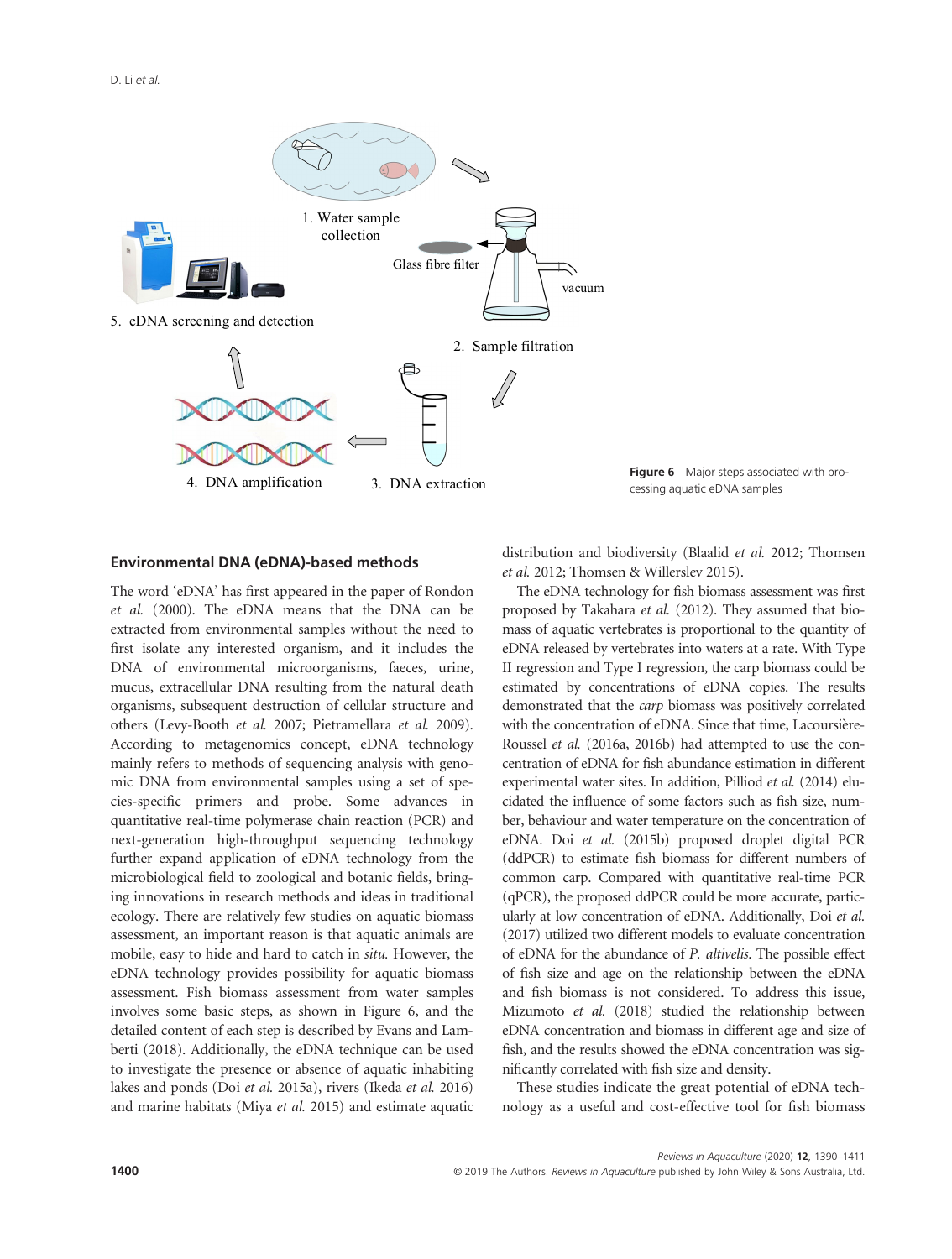estimation. However, the limiting factor may be the 'knowledge gap' about how environmental conditions such as water chemistry and temperature affect eDNA concentration (Bohmann et al. 2014; Murakami et al. 2019). Further study should elucidate how fish biomass and environmental conditions influence eDNA dispersion and degradation. In addition, there are some disadvantages such as PCR inhibition for eDNA analysis and false positives of eDNA from wastewater contamination. In future applications, such disadvantages of eDNA technology should be considered. From a technical standpoint, the choice of filters to capture eDNA is also important. At present, the research about the eDNA is still in its infancy, the future development and applications of the eDNA can make significant impact on cost-effective fish biomass estimation.

## Resistivity counter-based methods

Resistivity counters have been used as a noninvasive tool to monitor migratory fish populations in waters, which can provide essential information for abundance or biomass. If there is an electric potential between two electrodes in fresh water, a small current is passed through these electrodes. But the small current is affected by the presence of fish because the fish's resistance is lower than water resistance near the electrodes. The resistivity measurement can be carried out by placing two face-to-face conductive plates underwater. When the fish pass through these electrodes,

the resistance between two plates will be recorded. The electrical resistivity counter was first proposed by Lethlean (1954) to count fishes automatically. When fish pass through one or more pairs of electrodes in surrounding water, the characteristic changes in electrical resistance will be detected and recorded (Forbes et al. 1999; Eatherley et al. 2005). The basic schematic view of resistivity counter is shown in Figure 7. The electrical resistivity counters have been extensively applied to monitor fishes at specific points such as rivers or fish passage. The information that the resistivity counters provide has been widely used to monitor long-term trends in fish abundance by scholars (Moores et al. 1984; Sheppard & Bednarski 2015). In addition, resistivity counters have also been applied to monitor the impact of environments on migration (Jensen et al. 1986; Alabaster 1990) and evaluate fishway utilization and performance.

Resistivity counters have been used as a nondestructive tool for fish counting in certain circumstances. However, some disadvantages such as missed, false and multiple counts, have been noted for electronic resistivity counters (Chatain et al. 1996). Resistivity counters also count many fish that pass through simultaneously electrodes as single fish. The resistivity counters combined with optical sensors should be considered to improve accuracy. In addition, the conductivity of fish is relatively stable, while the conductivity of waters varies greatly with discharge. Therefore, the amplitude of signal produced by a fish of a given size at a certain distance above the electrode varies with the conductivity of



**Figure 7** The schematic view of resistivity fish counter using three metal strips

Reviews in Aquaculture (2020) <sup>12</sup>, 1390–1411 © 2019 The Authors. Reviews in Aquaculture published by John Wiley & Sons Australia, Ltd. 1401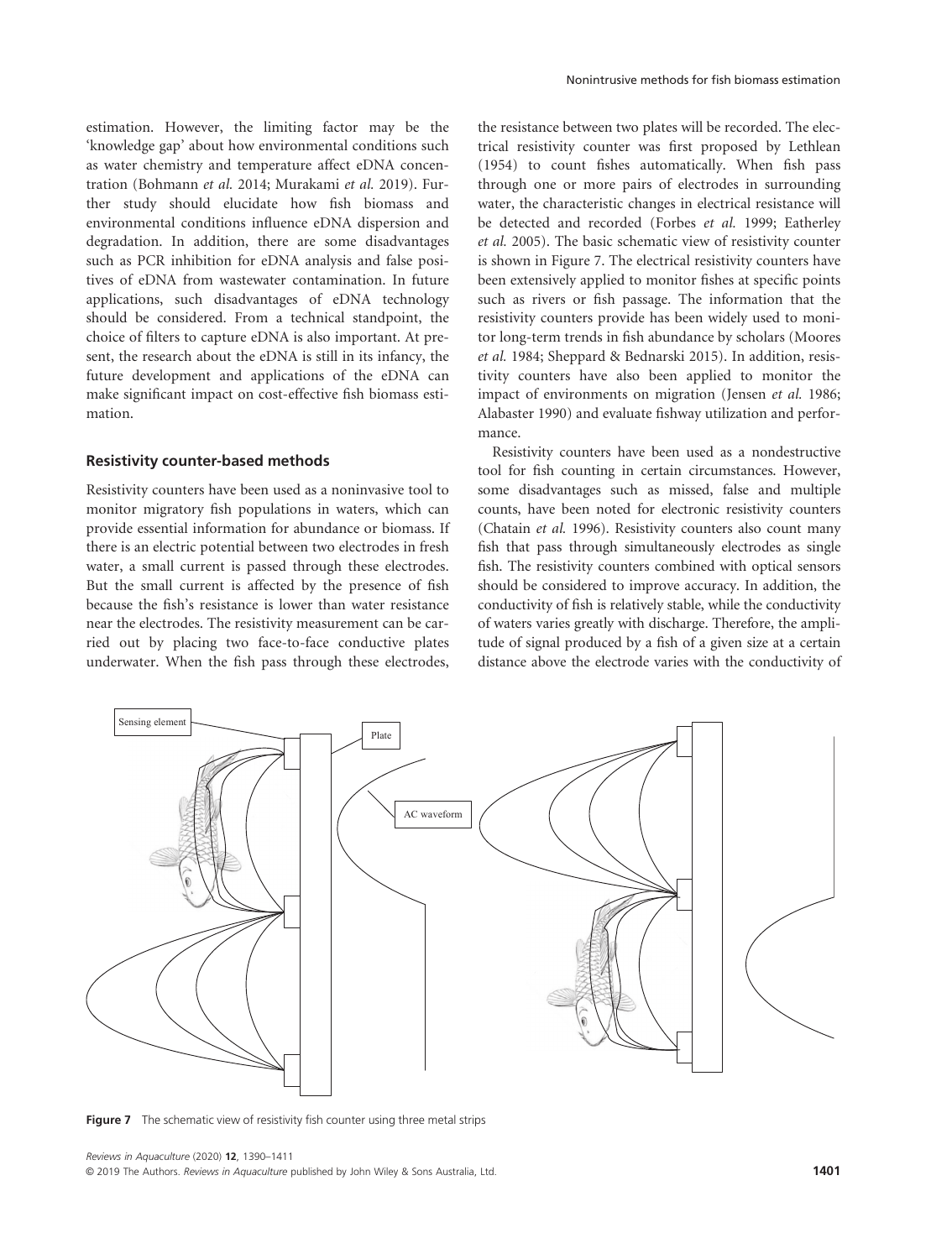waters, and it becomes smaller as water conductivity increases. For this case, automatic compensation for conductivity variation is necessary so that the detected electrical resistance of fish remains constant regardless of the conductivity of waters. The advantages and disadvantages of each noninvasive method are summarized in Table 3.

# Challenges and future perspectives

The information on fish biomass during different growth periods is critical because it allows managers to optimize feeding demands and make effective decisions. However, the acquisition of fish biomass information is very difficult and challenging. One of the major reasons is that fishes are sensitive and freely move in an environment where lighting, visibility and stability are not controllable. Another reason is that estimating fish biomass should not disturb fish growth or cause the stress to fish, which limits the application of some technologies. Manually sampling is usually time-consuming, laborious, invasive and inaccurate. Therefore, using rapid, cost-effective and noninvasive methods for fish biomass estimation is imperative for intensive aquaculture. With the developments of new information technology such as advanced sensors and big data, machine vision, acoustics, environmental DNA and resistivity counter have been developed to improve the automation level in precision fish farming. These noninvasive methods have been applied for fish biomass estimation. However, special limitations of each method still exist. We forecast several different trends in fish biomass estimation to further improve the level of precision farming:

- (1) Combining machine vision with acoustics technique Machine vision has been widely used as an alternative to measure fish size especially in dead zones where acoustic equipment is inaccessible. However, acoustics techniques being independent of light intensity can be used to count fishes. Therefore, the combination of acoustics technique with machine vision can noninvasively provide information on fish biomass.
- (2) Using remote satellite image and geographic information systems (GIS) - Remote sensing information is often accompanied by the development of prediction models. The remote sensing satellite has been used to estimate chlorophyll in oceans or freshwater, the positive linkages between chlorophyll and fish productivity have been demonstrated (Ware & Thomson 2005). Therefore, remote sensing satellite combined with other information derived from GIS could be further used for fish biomass estimation.
- (3) Improving the effectiveness of object recognition using information fusion technique – The information fusion technique based on colour and thermal images has

been used to address the problem about similar colours of objects and backgrounds (Gan et al. 2018). To some extent, fish detection is difficult because its colour resembles the background in which they live in. Therefore, a multimodal imaging platform consisting of colour and thermal cameras with the advanced deep learning algorithms could be developed to detect fishes for achieving better biomass estimation.

(4) Expanding and improving the capabilities of underwater acoustic sensors – A set of underwater sonar sensors named ABS-FishCount simulator was designed to count fish number in a wide area (García-Magariño et al. 2017). In future study, the simulator can be extended to measure fish size for the total weight estimation, which can be useful for biomass estimation in aquaculture.

#### Conclusion

This paper reviews the current development in different noninvasive methods including machine vision, acoustics, environmental DNA and resistivity counters for fish biomass estimation. Based on extensive literature analysis, the paper discusses the advantages and limitations of each method and presents a comparison summary in Table 3. As a rapid, objective and repeatable tool, machine vision can monitor fishes remotely without the stress to fish. However, the application of machine vision based on visible light is limited by the light intensity, object occlusion and other factors. This issue could be solved by machine vision based on infrared light as it can work in relatively poor lighting environment. However, the drawback of infrared systems is the short penetration of the rays through the water, especially in turbid waters. The machine vision based on laser scanning can be used to directly assess fish biomass, but this method can work only for relatively inactive species that remain motionless in bottoms of tank. Compared with machine vision, the advantages of acoustics are that they can work in nearly zero-visibility conditions and rapidly sample large water volumes; therefore, acoustics are highly suitable for use in large-volume culture systems with low light intensity. However, imaging sonar is adversely affected by environmental conditions (e.g. wind, waves and bubbles) or fish density. In addition, it is necessary to trawl for verifying species composition for echosounder. The advantage of eDNA is that it has lower cost and high accuracy. However, the lack of knowledge on how environmental conditions affect eDNA is limiting its current development and applications. The resistivity counter is rapid and nonintrusive, but it is unable to identify species and only work for large fish. With the in-depth integration of information technology and aquaculture, the fusion of optical technology combined with other techniques, some new improved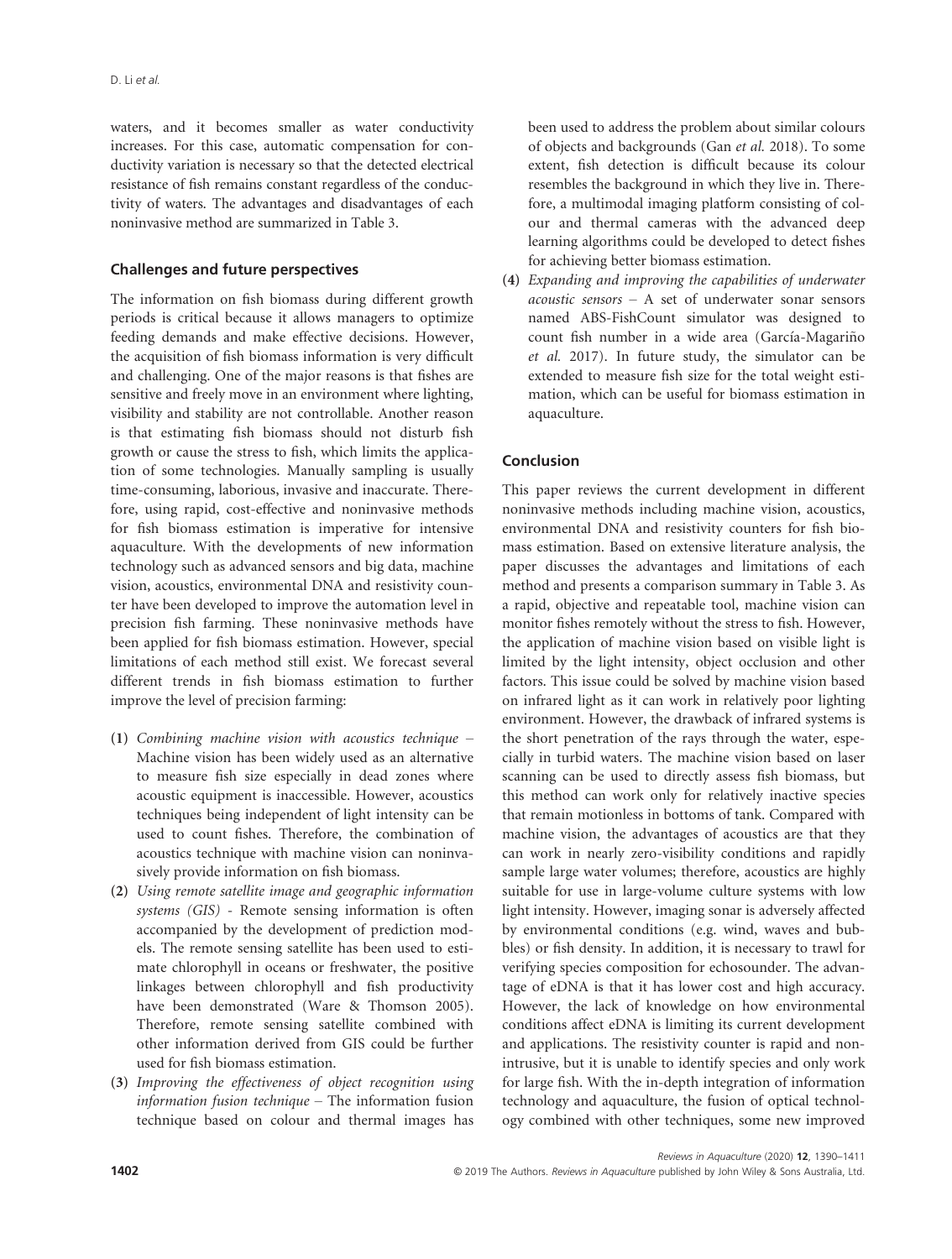| Table 3                                                   |                                    |                                        | Advantages and disadvantages of different noninvasive methods                                                                                     |                                                                                                                                                                                                            |                                                                                                                                                                                                                                                                         |
|-----------------------------------------------------------|------------------------------------|----------------------------------------|---------------------------------------------------------------------------------------------------------------------------------------------------|------------------------------------------------------------------------------------------------------------------------------------------------------------------------------------------------------------|-------------------------------------------------------------------------------------------------------------------------------------------------------------------------------------------------------------------------------------------------------------------------|
| Technique                                                 | Principle                          | Application                            | Advantages                                                                                                                                        | Disadvantages                                                                                                                                                                                              | References                                                                                                                                                                                                                                                              |
| Single camera<br>Machine vision                           | Visible light                      | counting<br>Nass<br>size               | special resolution, cost-effective,<br>in real time<br>Objectivity, repeatability, high                                                           | Susceptible to environmental interference<br>and overlaps, the distance between fish<br>and camera is relative constant                                                                                    | (2010a), Balaban et al. (2010b), Hufschmied et al. (2011),<br>Viazzi et al. (2015), De Verdal et al. (2014), Balaban et al.<br>Costa et al. (2013), Hernández-Ontiveros et al. (2018)                                                                                   |
| Stereovision                                              | Visible light                      | counting<br>Nass<br>$siz$ e            | between fish and camera is not<br>special resolution, the distance<br>Objectivity, repeatability, high<br>constant                                | susceptible to environmental interference<br>procedures, not in real time, expensive,<br>Requires complicated processing<br>and overlap                                                                    | (1998), Denney et al. (2017), Shortis et al. (2013), Lin et al.<br>Beddow et al. (1996), Odone et al. (2001), Odone et al.<br>Martinez-de Dios et al. (2003), Chuang et al. (2014),<br>(2016a)                                                                          |
| Laser scanner                                             | Laser based<br>on visible<br>light | Biomass<br>weight<br>size              | Repeatability, in real time, directly<br>estimates fish biomass without<br>relying on fish size                                                   | Susceptible to illumination irregularities or<br>the presence of unwanted objects                                                                                                                          | Almansa et al. (2012), Almansa et al. (2015), Lopes et al.<br>Storbeck and Daan (1991), Mathiassen et al. (2011),<br>(2017)                                                                                                                                             |
| Infrared counter,<br>near-infrared<br>Acoustics<br>camera | Infrared or<br>infrared<br>near    | mass size<br>Counting                  | Cost-effective, regardless of visible<br>light intensity                                                                                          | The short penetration, refraction and<br>scattering of infrared rays                                                                                                                                       | Ferrero et al. (2014), Baumgartner et al. (2010), Saberioon<br>and Cisar (2016), Saberioon and Cisar (2018)                                                                                                                                                             |
| Active acoustics                                          | Echosounder<br>camera<br>Sonar     | Counting<br>Counting<br>weight<br>size | High special resolution,<br>independent of turbidity and light<br>water, regardless of turbidity and<br>Rapidly sample large volumes of<br>light, | Difficulty in species identification, restricted<br>study areas, expensive software, depends<br>Complex procedures, expensive software,<br>affected by environmental conditions<br>on TS/length regression | Murase et al. (2011), Conti and Demer (2003), Conti et al.<br>Lian et al. (2018), Djemali et al. (2017), Zare et al. (2017),<br>Han et al. (2009), Zhang et al. (2014b), Shahrestani et al.<br>(2017), García-Magariño et al. (2017)<br>(2006), Soliveres et al. (2017) |
| Passive acoustics<br>eDNA                                 | Bio-acoustic<br>PCR                | Counting<br>biomass<br>Biomass         | nexpensive, regardless of<br>turbidity, light<br>Cost-effective                                                                                   | Highly variable sound, insensitivity for silent<br>Susceptible to environmental conditions<br>such as temperature, PH<br>target                                                                            | Lacoursière-Roussel et al., (2016a, 2016b), Doi et al. (2017)<br>Rana et al. (2014), Rowell et al. (2017)                                                                                                                                                               |
| Resistivity counter                                       | Resistance<br>changes              | Counting                               | cost<br>$\geq$                                                                                                                                    | False, multiple counts                                                                                                                                                                                     | Moores et al. (1984), Sheppard and Bednarski (2015)                                                                                                                                                                                                                     |

Reviews in Aquaculture (2020) <sup>12</sup>, 1390–1411

© 2019 The Authors. Reviews in Aquaculture published by John Wiley & Sons Australia, Ltd. 1403 and 1403 and 1403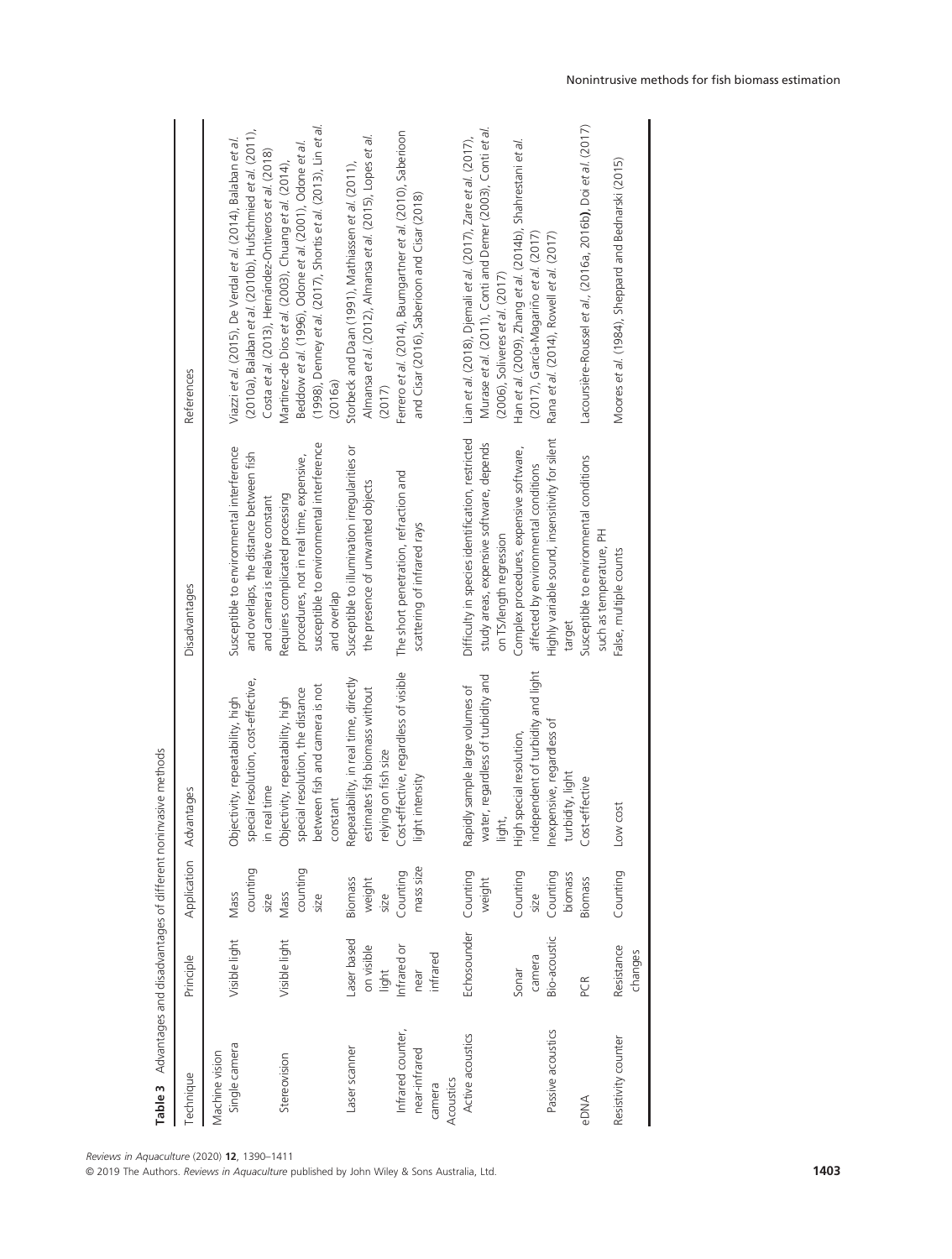algorithms and special processing software will be developed for estimating noninvasively fish biomass to meet the automation level of precision breeding.

# Acknowledgements

This work was supported by China-UK Programme 'Next generation precision aquaculture: R&D on intelligent measurement, control and equipment technologies' (China Grant No.: 2017YFE0122100), Newton UK-China Agri-Tech Project 'Advancing Digital Precision Aquaculture in China ADPAC' (UK Grant No.: BB/S020896/1), Young Teachers Innovation Programme funded by Ministry of Education (China Grant No. 2018QC188) and Beijing Science and Technology Commission Programme 'development and demonstration of intelligent control technology for healthy aquaculture' (China Grant No.: 171100001517016). The authors would like to thank the professional expert for proofreading this article.

## References

- Aguirre H, Amezcua F, Madrid-Vera J, Soto C (2008) Lengthweight relationship for 21 fish species from a coastal lagoon in the southwestern Gulf of California. Journal of Applied Ichthyology 24(1): 91–92.
- Alabaster JS (1990) The temperature requirements of adult Atlantic salmon, Salmo salar L., during their upstream migration in the River Dee. Journal of Fish Biology 37(4): 659–661.
- Al-Jubouri Q, Al-Nuaimy W, Al-Taee M, Young I (2017) An automated vision system for measurement of zebrafish length using low-cost orthogonal web cameras. Aquacultural Engineering 78: 155–162.
- Almansa C, Reig L, Oca J (2012) Use of laser scanning to evaluate turbot (Scophthalmus maximus) distribution in raceways with different water velocities. Aquacultural Engineering 51: 7–14.
- Almansa C, Reig L, Oca J (2015) The laser scanner is a reliable method to estimate the biomass of a Senegalese sole (Solea senegalensis) population in a tank. Aquacultural Engineering 69: 78–83.
- Alver MO, Alfredsen JA, Øie G (2005) A system for model-based biomass estimation of larvae in intensive cod larvicultures. Aquaculture International 13(6): 519–541.
- Andradi-Brown DA, Erika G, Georgina W, Exton DA, Rogers AD (2016) Reef fish community biomass and trophic structure changes across shallow to upper-mesophotic reefs in the Mesoamerican Barrier Reef, Caribbean. PLoS ONE 11(6): e0156641.
- Ashley PJ (2007) Fish welfare: current issues in aquaculture. Applied Animal Behaviour Science 104(3–4): 199–235.
- Assis J, Claro B, Ramos A, Boavida J, Serrão E (2013) Performing fish counts with a wide-angle camera, a promising approach reducing divers' limitations. Journal of Experimental Marine Biology and Ecology 445: 93–98.
- Atienza-Vanacloig V, Andreu-Garcia G, Lopez-Garcia F, Valiente-Gonzalez JM, Puig-Pons V (2016) Vision-based discrimination of tuna individuals in grow-out cages through a fish bending model. Computers and Electronics in Agriculture 130: 142–150.
- Aunsmo A, Skjerve E, Midtlyng PJ (2013) Accuracy and precision of harvest stock estimation in Atlantic salmon farming. Aquaculture 396: 113–118.
- Balaban MO, Chombeau M, Cırban D, Gümüş B (2010a) Prediction of the weight of Alaskan pollock using image analysis. Journal of food science 75(8): E552–E556.
- Balaban MO, Ünal Şengör GF, Soriano MG, Ruiz EG (2010b) Using image analysis to predict the weight of Alaskan salmon of different species. Journal of food science 75(3): E157–E162.
- Baumgartner L, Bettanin M, McPherson J, Jones M, Zampatti B, Beyer K (2010) Assessment of an infrared fish counter (Vaki Riverwatcher) to quantify fish migrations in the Murray-Darling Basin. Fisheries Final Report Series. Industry & Investment NSW, Australia.
- Baumgartner LJ, Bettanin M, Mcpherson J, Jones M, Zampatti B, Beyer K (2012) Influence of turbidity and passage rate on the efficiency of an infrared counter to enumerate and measure riverine fish. Journal of Applied Ichthyology 28(4): 531–536.
- Becker A, Whitfield AK, Cowley PD, Järnegren J, Næsje TF (2011) An assessment of the size structure, distribution and behaviour of fish populations within a temporarily closed estuary using dual frequency identification sonar (DIDSON). Journal of Fish Biology 79(3): 761–775.
- Becker A, Whitfield AK, Cowley PD, Järnegren J, Næsje TF (2013) Potential effects of artificial light associated with anthropogenic infrastructure on the abundance and foraging behaviour of estuary-associated fishes. Journal of Applied Ecol $ogy 50(1): 43-50.$
- Beddow TA, Ross LG, Marchant JA (1996) Predicting salmon biomass remotely using a digital stereo-imaging technique. Aquaculture 146(3–4): 189–203.
- Blaalid R, Carlsen T, Kumar S, Halvorsen R, Ugland KI, Fontana G, et al. (2012) Changes in the root-associated fungal communities along a primary succession gradient analysed by 454 pyrosequencing. Molecular Ecology 21(8): 1897–1908.
- Bohmann K, Evans A, Gilbert MTP, Carvalho GR, Creer S, Knapp M, et al. (2014) Environmental DNA for wildlife biology and biodiversity monitoring. Trends in ecology & evolution 29(6): 358–367.
- Boldt JL, Williams K, Rooper CN, Towler RH, Gauthier S (2018) Development of stereo camera methodologies to improve pelagic fish biomass estimates and inform ecosystem management in marine waters. Fisheries Research 198: 66–77.
- Boswell KM, Wilson MP, Wilson CA (2007) Hydroacoustics as a tool for assessing fish biomass and size distribution associated with discrete shallow water estuarine habitats in Louisiana. Estuaries and Coasts 30(4): 607–617.
- Boswell K, Wilson M, Cowanjr J (2008a) A Semiautomated approach to estimating fish size, abundance, and behavior from dual-frequency identification sonar (DIDSON) data.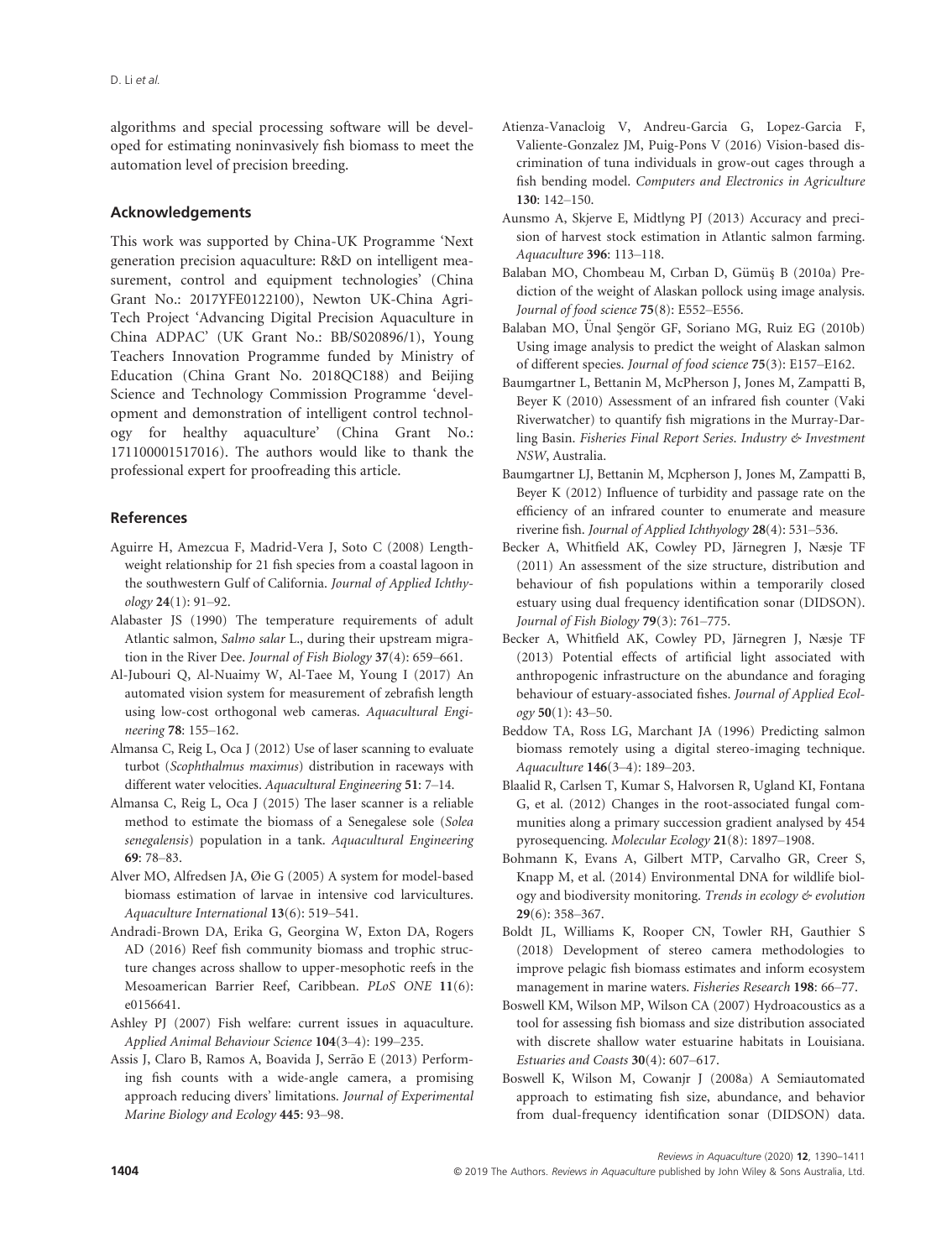North American Journal of Fisheries Management 28(3): 799– 807.

- Boswell KM, Kaller MD, Cowan JH Jr, Wilson CA (2008b) Evaluation of target strength–fish length equation choices for estimating estuarine fish biomass. Hydrobiologia 610(1): 113–123.
- Boswell KM, Wilson MP, MacRae PSD, Wilson CA, Cowan JHC Jr (2010) Seasonal estimates of fish biomass and length distributions using acoustics and traditional nets to identify estuarine habitat preferences in Barataria Bay, Louisiana. Marine & Coastal Fisheries 2(1): 83–97.
- Broersen J (2009) Towards a detection and recognition system for freshwater fish. University of Twente. Avilable from URL: [https://essay.utwente.nl/59121/1/013CE2009\\_Broersen.pdf](https://essay.utwente.nl/59121/1/013CE2009_Broersen.pdf)
- Brosnan T, Sun DW (2004) Improving quality inspection of food products by computer vision–a review. Journal of Food Engineering  $61(1)$ : 3-16.
- Burwen DL, Fleischman SJ, Miller JD (2010) Accuracy and precision of salmon length estimates taken from DIDSON Sonar Images. Transactions of the American Fisheries Society 139(5): 1306–1314.
- Butail S, Paley DA (2010) 3D reconstruction of fish schooling kinematics from underwater video. IEEE International Conference on Robotics and Automation, pp. 2438-2443. IEEE, Anchorage, AK, USA.
- Cadieux S, Michaud F, Lalonde F (2000) Intelligent system for automated fish sorting and counting. International Conference on Intelligent Robots and Systems, pp. 1279–1284. IEEE, Takamatsu, Japan.
- Chan D, Mcfarlane N, Hockaday S, Tillett RD (1998) Image processing for underwater measurement of salmon biomass. IEE Colloquium on Underwater Applications of Image Processing, pp. 12/11–12/16. IET, London, UK.
- Chatain B, Debas L, Bourdillon A (1996) A photographic larval fish counting technique: comparison with other methods, statistical appraisal of the procedure and practical use. Aquaculture 141(1–2): 83–96.
- Cheng MM, Zhang Z, Lin WY, Torr P (2014) BING: Binarized normed gradients for objectness estimation at 300fps. Computer Vision and Pattern Recognition, pp. 3286–3293. IEEE, Columbus, OH, USA.
- Chuang MC, Hwang J-N, Williams K, Towler R (2014) Tracking live fish from low-contrast and low-frame-rate stereo videos. IEEE Transactions on Circuits and Systems for Video Technology 25(1): 167–179.
- Chuang MC, Hwang JN, Ye JH, Huang SC, Williams K (2016) Underwater fish tracking for moving cameras based on deformable multiple kernels. IEEE Transactions on Systems Man & Cybernetics Systems  $47(9)$ : 2467-2477.
- Coetzee JC, Merkle D, De Moor CL, Twatwa NM, Barange M, Butterworth DS (2008) Refined estimates of South African pelagic fish biomass from hydro-acoustic surveys: quantifying the effects of target strength, signal attenuation and receiver saturation. South African Journal of Marine Science 30(2): 205–217.
- Conti SG, Demer DA (2003) Wide-bandwidth acoustical characterization of anchovy and sardine from reverberation

measurements in an echoic tank. ICES Journal of Marine Science **60**(3): 617–624.

- Conti SG, Roux P, Fauvel C, Maurer BD, Demer DA (2006) Acoustical monitoring of fish density, behavior, and growth rate in a tank. Aquaculture 251(2–4): 314–323.
- Costa C, Loy A, Cataudella S, Davis D, Scardi M (2006) Extracting fish size using dual underwater cameras. Aquacultural Engineering 35(3): 218–227.
- Costa C, Scardi M, Vitalini V, Cataudella S (2009) A dual camera system for counting and sizing Northern Bluefin Tuna (Thunnus thynnus; Linnaeus, 1758) stock, during transfer to aquaculture cages, with a semi automatic Artificial Neural Network tool. Aquaculture 291(3–4): 161–167.
- Costa C, Antonucci F, Boglione C, Menesatti P, Vandeputte M, Chatain B (2013) Automated sorting for size, sex and skeletal anomalies of cultured seabass using external shape analysis. Aquacultural Engineering 52: 58–64.
- Datta SN, Kaur VI, Dhawan A, Jassal G (2013) Estimation of length-weight relationship and condition factor of spotted snakehead Channa punctata (Bloch) under different feeding regimes. Springerplus 2(1): 436.
- Davison P, Lara-Lopez A, Koslow JA (2015) Mesopelagic fish biomass in the southern California current ecosystem. Deep Sea Research Part II Topical Studies in Oceanography 112: 129–142.
- De Rosny J, Roux P (2001) Multiple scattering in a reflecting cavity: application to fish counting in a tank. The Journal of the Acoustical Society of America 109(6): 2587–2597.
- De Verdal H, Vandeputte M, Pepey E, Vidal M-O, Chatain B (2014) Individual growth monitoring of European sea bass larvae by image analysis and microsatellite genotyping. Aquaculture 434: 470–475.
- Denney C, Fields R, Gleason M, Starr R (2017) Development of new methods for quantifying fish density using underwater stereo-video tools. Journal of Visualized Experiments 129: e56635.
- Djemali I, Laouar H (2017) Acoustic fish biomass assessment in a deep Tunisian reservoir: effects of season and diel rhythm on survey results. African Journal of Aquatic Science 42(1): 35– 43.
- Djemali I, Toujani R, Guillard J (2009) Hydroacoustic fish biomass assessment in man-made lakes in Tunisia: horizontal beaming importance and diel effect. Aquatic Ecology 43(4): 1121–1131.
- Djemali I, Guillard J, Yule DL (2017) Seasonal and diel effects on acoustic fish biomass estimates: application to a shallow reservoir with untargeted common carp (Cyprinus carpio). Marine & Freshwater Research 68(3): 528–537.
- Doi H, Takahara T, Minamoto T, Matsuhashi S, Uchii K, Yamanaka H (2015a) Droplet digital PCR outperforms real-time PCR in the detection of environmental DNA from an invasive fish species. Environmental Science & Technology 49(9): 5601-5608.
- Doi H, Uchii K, Takahara T, Matsuhashi S, Yamanaka H, Minamoto T (2015b) Use of droplet digital PCR for estimation of

Reviews in Aquaculture (2020) <sup>12</sup>, 1390–1411

<sup>©</sup> 2019 The Authors. Reviews in Aquaculture published by John Wiley & Sons Australia, Ltd. <sup>1405</sup>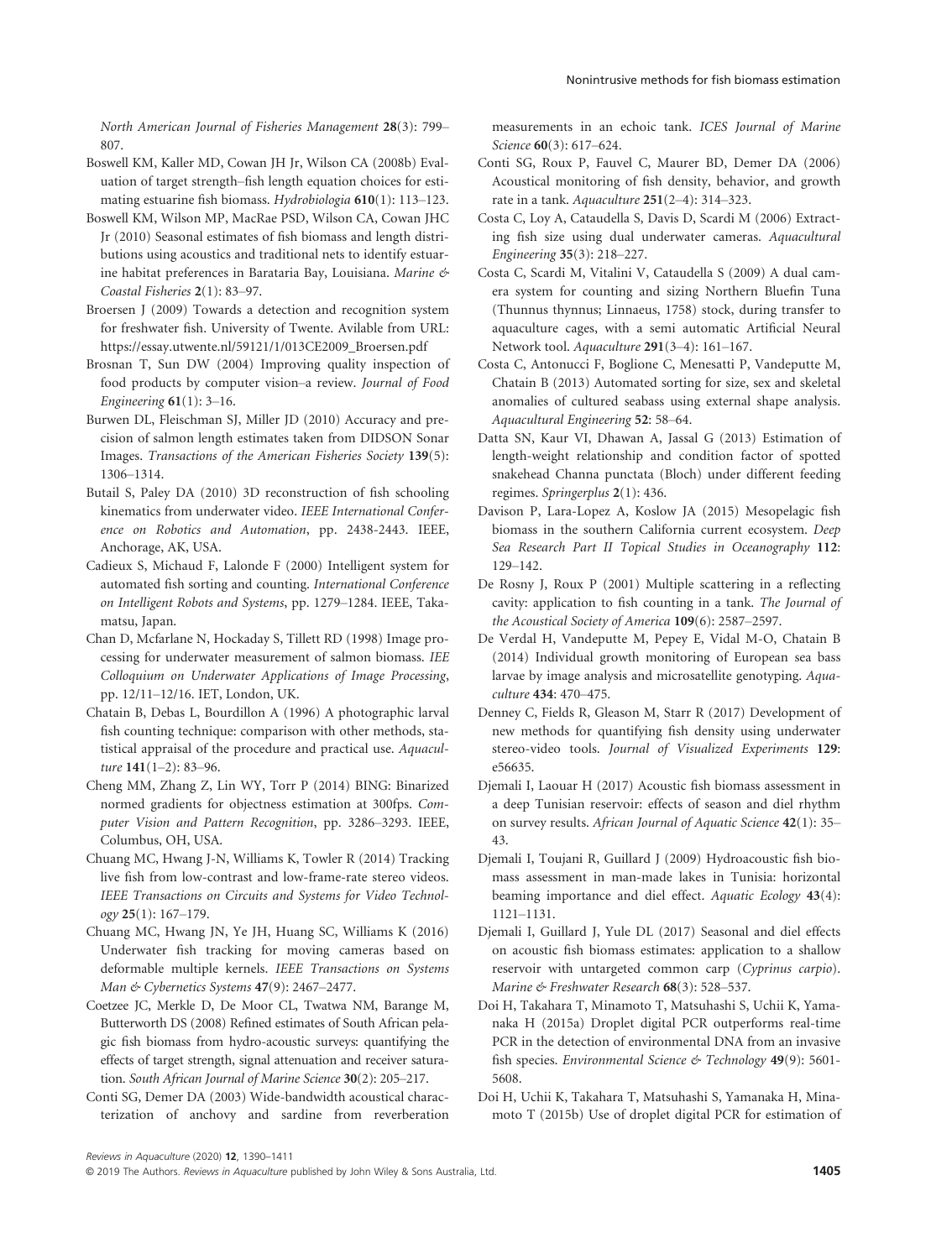fish abundance and biomass in environmental DNA surveys. PLoS ONE 10(3): e0122763.

- Doi H, Inui R, Akamatsu Y, Kanno K, Yamanaka H, Takahara T, et al. (2017) Environmental DNA analysis for estimating the abundance and biomass of stream fish. Freshwater Biology 62(1): 30–39.
- Dowlati M, Guardia MDL, Dowlati M, Mohtasebi SS (2012) Application of machine-vision techniques to fish-quality assessment. TrAC Trends in Analytical Chemistry 40: 168–179.
- Duarte S, Reig L, Oca J (2009) Measurement of sole activity by digital image analysis. Aquacultural Engineering 41(1): 22–27.
- Duarte Ortega S, Oca Baradad J, Reig Puig L (2007) Evaluation of spatial distribution of flatfish by laser scanning. Aquaculture Europe.
- DuFour MR, Mayer CM, Qian SS, Vandergoot CS, Kraus RT, Kocovsky PM, et al. (2018) Inferred fish behavior its implications for hydroacoustic surveys in nearshore habitats. Fisheries Research 199: 63–75.
- Dunbrack RL (2006) In situ measurement of fish body length using perspective-based remote stereo-video. Fisheries Research 82(1–3): 327–331.
- Eatherley D, Thorley J, Stephen A, Simpson I, MacLean J, Youngson A (2005) Trends in Atlantic salmon: the role of automatic fish counter data in their recording. Scottish Natural Heritage Commissioned Report, 100.
- Emmrich M, Helland IP, Busch S, Schiller S, Mehner T (2010) Hydroacoustic estimates of fish densities in comparison with stratified pelagic trawl sampling in two deep, coregonid-dominated lakes. Fisheries Research 105(3): 178–186.
- Erikson FM, Mario FM (2005) Particle Filter-based predictive tracking for robust fish counting. XVIII Brazilian Symposium on Computer Graphics and Image Processing, pp. 367–374. IEEE, Natal, Rio Grande do Norte, Brazil.
- Evans NT, Lamberti GA (2018) Freshwater fisheries assessment using environmental DNA: a primer on the method, its potential, and shortcomings as a conservation tool. Fisheries Research 197: 60–66.
- Fabic JN, Turla IE, Capacillo JA, David LT, Naval PC (2013) Fish population estimation and species classification from underwater video sequences using blob counting and shape analysis. IEEE International Underwater Technology Symposium, pp. 1–6. IEEE, Tokyo, Japan.
- Fan L, Liu Y (2013) Automate fry counting using computer vision and multi-class least squares support vector machine. Aquaculture 380: 91–98.
- FAO (2018) The state of food security and nutrition in the world 2018. Available from URL: [http://www.fao.org/3/I9553EN/](http://www.fao.org/3/I9553EN/i9553en.pdf) [i9553en.pdf](http://www.fao.org/3/I9553EN/i9553en.pdf)
- Feijo GDO, Sangalli VA, Silva INLD, Pinho MS (2018) An algo rithm to track laboratory zebrafish shoals. Computers in Biology & Medicine 96: 79–90.
- Ferrero FJ, Campo JC, Valledor M, Hernando M (2014) Optical systems for the detection and recognition of fish in rivers. 11th International Multi-Conference on Systems, Signals & Devices, pp. 1–5. IEEE, Barcelona, Spain.
- Fier R, Albu AB, Hoeberechts M (2014) Automatic fish counting system for noisy deep-sea videos. In: Oceans-St. John's, 2014. IEEE, pp. 1–6.
- Forbes H, Smith G, Johnstone A, Stephen A (1999) An assessment of the performance of the resistivity fish counter in the Borland lift fish pass at Lairg Power Station on the River Shin. Fisheries Research Services Report No 6, 99: 11pp.
- Fouad MMM, Zawbaa HM, El-Bendary N, Hassanien AE (2013) Automatic nile tilapia fish classification approach using machine learning techniques. In: Hybrid Intelligent Systems (HIS), 2013 13th International Conference on. IEEE, pp. 173– 178.
- Froese R (1998) Length-weight relationships for 18 less-studied fish species. Journal of Applied Ichthyology 14(1–2): 117–118.
- Fulton TW (1904) The Rate of Growth of Fishes. Twenty-second Annual Report, Part III, pp. 141–241. Fisheries Board of Scotland, Edinburgh.
- Gan H, Lee W, Alchanatis V, Ehsani R, Schueller J (2018) Immature green citrus fruit detection using color and thermal images. Computers and Electronics in Agriculture 152: 117– 125.
- Gannon DP (2008) Passive acoustic techniques in fisheries science: a review and prospectus. Transactions of the American Fisheries Society 137(2): 638–656.
- García-Magariño I, Lacuesta R, Lloret J (2017) ABS-FishCount: an agent-based simulator of underwater sensors for measuring the amount of fish. Sensors 17(11): 2606.
- Giorli G, Drazen JC, Neuheimer AB, Copeland A, Au WWL (2018) Deep sea animal density and size estimated using a Dual-frequency IDentification SONar (DIDSON) offshore the island of Hawaii. Progress in Oceanography 160: 155–166.
- Godlewska M, Colon M, Doroszczyk L, Długoszewski B, Verges C, Guillard J (2009) Hydroacoustic measurements at two frequencies: 70 and 120 kHz –consequences for fish stock estimation. Fisheries Research 96(1): 11–16.
- Gokturk SB, Yalcin H, Bamji C (2004) A time-of-flight depth sensor – system description, issues and solutions. Computer Vision and Pattern Recognition Workshop, pp. 35–35. IEEE, Washington, DC, USA.
- Guillard J, Lebourges-Dhaussy A, Brehmer P (2004) Simultaneous Sv and TS measurements on Young-of-the-Year (YOY) freshwater fish using three frequencies. ICES Journal of Marine Science 61(2): 267–273.
- Guillard J, Simier M, Albaret J-J, Raffray J, Sow I, De Morais LT (2012) Fish biomass estimates along estuaries: a comparison of vertical acoustic sampling at fixed stations and purse seine catches. Estuarine, Coastal and Shelf Science 107: 105–111.
- Gümüş B, Balaban MO (2010) Prediction of the weight of aquacultured rainbow trout (Oncorhynchus mykiss) by image analysis. Journal of Aquatic Food Product Technology 19(3–4): 227– 237.
- Han J, Honda N, Asada A, Shibata K (2009) Automated acoustic method for counting and sizing farmed fish during transfer using DIDSON. Fisheries Science 75(6): 1359.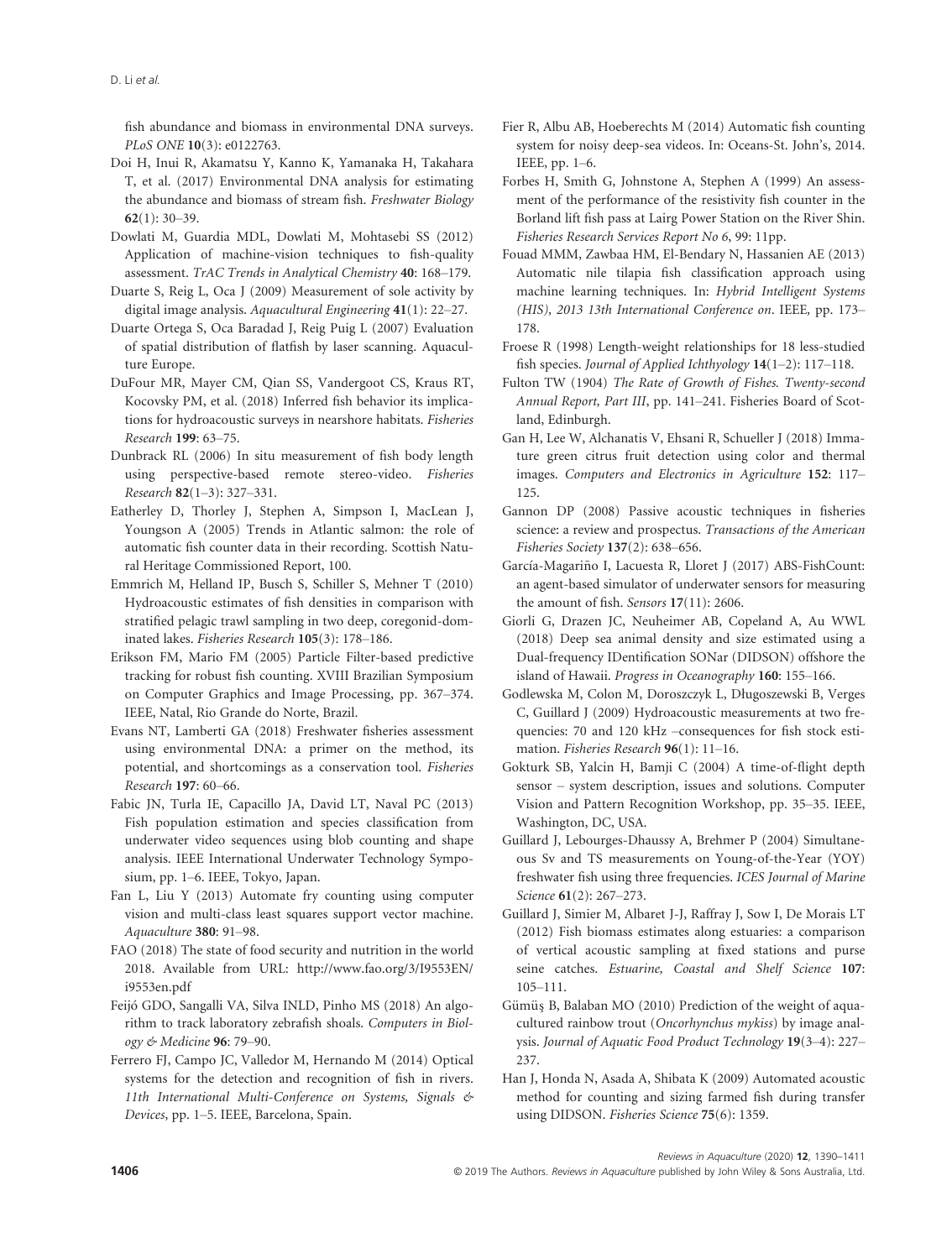- Hao M, Yu H, Li D (2015) The measurement of fish size by machine vision-a review. In: International Conference on Computer and Computing Technologies in Agriculture. Springer, pp. 15–32.
- Harvey E, Fletcher D, Shortis M (2001) A comparison of the precision and accuracy of estimates of reef-fish lengths determined visually by divers with estimates produced by a stereovideo system. Fishery Bulletin-national Oceanic and Atmospheric Administration 99(1): 63–71.
- Harvey E, Cappo M, Shortis M, Robson S, Buchanan J, Speare P (2003) The accuracy and precision of underwater measurements of length and maximum body depth of southern bluefin tuna (Thunnus maccoyii) with a stereo-video camera system. Fisheries Research 63(3): 315–326.
- Hernández-Ontiveros JM, Inzunza-González E, García-Guerrero EE (2018) Development and implementation of a fish counter by using an embedded system. Computers & Electronics in Agriculture 145: 53–62.
- Hightower JE, Magowan KJ, Brown LM, Fox DA (2013) Reliability of fish size estimates obtained from multibeam imaging sonar. Journal of Fish and Wildlife Management 4(1): 86–96.
- Hockaday S, Beddow T, Stone M, Hancock P, Ross L (2000) Using truss networks to estimate the biomass of Oreochromis niloticus, and to investigate shape characteristics. Journal of Fish Biology 57(4): 981–1000.
- Holmes JA, Cronkite GMW, Enzenhofer HJ, Mulligan TJ (2006) Accuracy and precision of fish-count data from a "dual-frequency identification sonar" (DIDSON) imaging system. Ices Journal of Marine Science 63(3): 543–555.
- Hong H, Yang X, You Z, Cheng F (2014) Visual quality detection of aquatic products using machine vision. Aquacultural Engineering 63: 62–71.
- Hossain E, Alam SS, Ali AA, Amin MA (2016) Fish activity tracking and species identification in underwater video. International Conference on Informatics, Electronics and Vision, pp. 62-66. IEEE, Dhaka, Bangladesh.
- Hsieh C-L, Chang H-Y, Chen F-H, Liou J-H, Chang S-K, Lin T-T (2011) A simple and effective digital imaging approach for tuna fish length measurement compatible with fishing operations. Computers & Electronics in Agriculture 75(1): 44–51.
- Huang I-W, Hwang J-N, Rose CS (2016) Chute based automated fish length measurement and water drop detection. In: Acoustics, Speech and Signal Processing (ICASSP), 2016 IEEE International Conference on. IEEE, pp. 1906–1910.
- Hufschmied P, Fankhauser T, Pugovkin D (2011) Automatic stress-free sorting of sturgeons inside culture tanks using image processing. Journal of Applied Ichthyology 27(2): 622–626.
- Igathinathane C, Davis J, Purswell J, Columbus E (2010) Application of 3D scanned imaging methodology for volume, surface area, and envelope density evaluation of densified biomass. Bioresource Technology 101(11): 4220–4227.
- Ikeda K, Doi H, Tanaka K, Kawai T, Negishi JN (2016) Using environmental DNA to detect an endangered crayfish Cambaroides japonicus in streams. Conservation Genetics Resources 8(3): 231-234.
- Jensen A, Heggberget T, Johnsen B (1986) Upstream migration of adult Atlantic salmon, Salmo salar L., in the River Vefsna, northern, Norway. Journal of Fish Biology 29(4): 459–465.
- Jeong S-J, Yang Y-S, Lee K, Kang J-G, Lee D-G (2013) Visionbased automatic system for non-contact measurement of morphometric characteristics of flatfish. Journal of Electrical Engineering & Technology 8(5): 1194–1201.
- Jing D, Han J, Wang X, Wang G, Tong J, Shen W, et al. (2017) A method to estimate the abundance of fish based on dual-frequency identification sonar (DIDSON) imaging. Fisheries Science 83(5): 685–697.
- Johannesson KA, Mitson RB (1983) Fisheries acoustics. A practical manual for aquatic biomass estimation. Fao Fisheries Technical Paper, 240.
- Jung S, Houde ED (2014) Comparison of anchovy biomass estimates measured by trawls, egg production methods and hydro-acoustics in the Chesapeake Bay and the Korea Strait. Ocean Science Journal 49(2): 115–126.
- Kang M-H (2011) Semiautomated analysis of data from an imaging sonar for fish counting, sizing, and tracking in a post-processing application. Fisheries and Aquatic Sciences 14 (3): 218–225.
- Kang M, Nakamura T, Hamano A (2012) A new tool for visualising multi-dimensional datasets: an example of fish schools around artificial reefs. New Zealand Journal of Marine and Freshwater Research 46(2): 179–190.
- Klontz G, Kaiser H (1993) Producing a marketable fish. Part V. Inventory techniques. Northern Aquaculture 10: 21–25.
- Labuguen RT, Volante EJP, Causo A (2012) Automated fish fry counting and schooling behavior analysis using computer vision. IEEE International Colloquium on Signal Processing and ITS Applications, pp. 255–260. IEEE, Melaka, Malaysia.
- Lacoursière-Roussel A, Côté G, Leclerc V, Bernatchez L (2016a) Quantifying relative fish abundance with eDNA: a promising tool for fisheries management. Journal of Applied Ecology 53 (4): 1148–1157.
- Lacoursiere-Roussel A, Rosabal M, Bernatchez L (2016b) Estimating fish abundance and biomass from eDNA concentrations: variability among capture methods and environmental conditions. Molecular ecology resources 16(6): 1401–1414.
- Langkau MC, Balk H, Schmidt MB, Borcherding J (2012) Can acoustic shadows identify fish species? A novel application of imaging sonar data. Fisheries Management  $\mathfrak{G}$  Ecology 19(4): 313–322.
- Le J, Xu L (2017) An automated fish counting algorithm in aquaculture based on image processing. International Forum on Mechanical, Control and Automation, pp. 358–366. Atlantis Press, Shenzhen, China.
- Lethlean NG (1954) XIII.—An Investigation into the design and performance of electric fish-screens and an electric fish-counter. Transactions of the Royal Society of Edinburgh 62(2): 479–526.
- Levy-Booth DJ, Campbell RG, Gulden RH, Hart MM, Powell JR, Klironomos JN, et al. (2007) Cycling of extracellular DNA in the soil environment. Soil Biology & Biochemistry 39: 2977– 2991.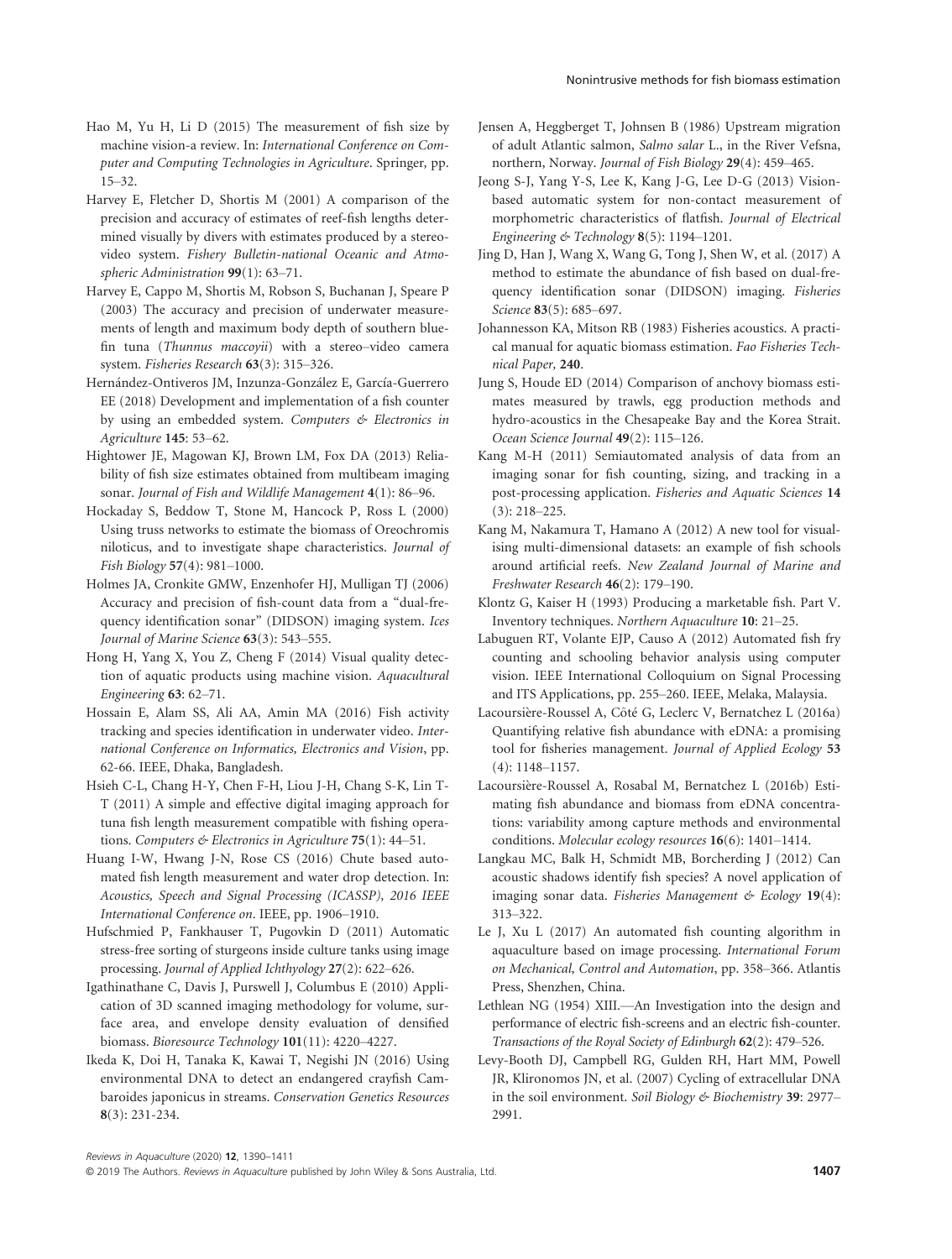- Li X, Hao J, Qin H, Chen L (2016) Real-time fish localization with binarized normed gradients. OCEANS 2015 - MTS/IEEE Washington, pp. 1–5. IEEE, Washington, DC, USA.
- Lian Y, Huang G, Godlewska M, Cai X, Li C, Ye S, et al. (2018) Hydroacoustic estimates of fish biomass and spatial distributions in shallow lakes. Chinese Journal of Oceanology & Limnology, 36(2), 587–597.
- Liang Y-T, Chiou Y-C (2009) Machine vision-based automatic raw fish handling and weighing system of Taiwan tilapia. International Conference on Industrial, Engineering and Other Applications of Applied Intelligent Systems. Springer, pp. 711- 720.
- Lin CF, Xu LH, Liu ZC (2016a) Digitization of free-swimming fish based on binocular stereo vision. In: International Symposium on Computational Intelligence and Design, pp. 363–368.
- Lin DQ, Zhang H, Kang M, Wei QW (2016b) Measuring fish length and assessing behaviour in a high-biodiversity reach of the Upper Yangtze River using an acoustic camera and echo sounder. Journal of Applied Ichthyology 32: 1072–1079.
- Lin K, Zhou C, Xu D, Guo Q, Yang X, Sun C (2017) Three-dimensional location of target fish by monocular infrared imaging sensor based on a L–z correlation model. Infrared Physics & Technology 88: 106–113.
- Lin TH, Tsao Y, Akamatsu T (2018) Comparison of passive acoustic soniferous fish monitoring with supervised and unsupervised approaches. The Journal of the Acoustical Society of America 143(4): EL278-EL284.
- Lines J, Tillett R, Ross L, Chan D, Hockaday S, McFarlane N (2001) An automatic image-based system for estimating the mass of free-swimming fish. Computers and Electronics in Agriculture 31(2): 151–168.
- Lopes F, Silva H, Almeida JM, Pinho C, Silva E (2017) Fish farming autonomous calibration system. OCEANS 2017 – Anchorage, pp. 1–6. IEEE, Aberdeen, UK.
- Lorenzen K, Cowx IG, Entsua-Mensah R, Lester NP, Koehn J, Randall R, et al. (2016) Stock assessment in inland fisheries: a foundation for sustainable use and conservation. Reviews in Fish Biology and Fisheries 26(3): 405–440.
- Loures RC, Pompeu PS (2015) Seasonal and diel changes in fish distribution in a tropical hydropower plant tailrace: evidence from hydroacoustic and gillnet sampling. Fisheries Management & Ecology 22(3): 185–196.
- Lucas MC, Baras E (2000) Methods for studying spatial behaviour of freshwater fishes in the natural environment. Fish & Fisheries 1(4): 283–316.
- Luczkovich JJ, Mann DA, Rountree RA (2008) Passive acoustics as a tool in fisheries science. Transactions of the American Fisheries Society 137(2): 533–541.
- Mann DA, Lobel PS (1995) Passive acoustic detection of sounds produced by the damselfish, Dascyllus albisella (Pomacentridae). Bioacoustics 6(3): 199–213.
- Mann DA, Hawkins AD, Jech JM (2008) Active and passive acoustics to locate and study fish. In: Webb JF, Fay RR, Popper AN (eds) Fish Bioacoustics, pp. 279–309. Springer, New York, NY.
- Martignac F, Daroux A, Bagliniere JL, Ombredane D, Guillard J (2015) The use of acoustic cameras in shallow waters: new hydroacoustic tools for monitoring migratory fish population. A review of DIDSON technology. Fish & Fisheries, 16(3): 486–510.
- Martinez-de Dios JR, Serna C, Ollero A (2003) Computer vision and robotics techniques in fish farms. Robotica 21(3): 233– 243.
- Mathiassen JR, Misimi E, Toldnes B, Bondø M, Østvik SO (2011) High-speed weight estimation of whole herring (Clupea harengus) using 3D machine vision. Journal of Food Science 76(6): E458–E464.
- Matveev VF (2007) Assessing the biomass of small fish with a split-beam sonar in the Murray River, Australia. Fisheries Research 88(1–3): 139–145.
- Miranda JM, Romero M (2017) A prototype to measure rainbow trout's length using image processing. Aquacultural Engineering 76(6): 41–49.
- Miya M, Sato Y, Fukunaga T, Sado T, Poulsen JY, Sato K, et al. (2015) MiFish, a set of universal PCR primers for metabarcoding environmental DNA from fishes: detection of more than 230 subtropical marine species. Royal Society Open Science 2(7): 150088.
- Mizumoto H, Urabe H, Kanbe T, Fukushima M, Araki H (2018) Establishing an environmental DNA method to detect and estimate the biomass of Sakhalin taimen, a critically endangered Asian salmonid. Limnology 19(2): 219–227.
- Mizuno K (2015) Application of a high-resolution acoustic video camera to fish classification: an experimental study. Underwater Technology, pp. 1–4. IEEE, Chennai, India.
- Moores R, Ash E, Ash EG (1984) Fishway and counting fence operations in Newfoundland and Labrador, 1949-79. Canadian Data Report of Fisheries and Aquatic Sciences No. 417, p. 123.
- Muñoz-Benavent P, Andreu-García G, Valiente-González JM, Atienza-Vanacloig V, Puig-Pons V, Espinosa V, et al. (2017) Automatic Bluefin Tuna sizing using a stereoscopic vision system. ICES Journal of Marine Science 75(1): 390–401.
- Murakami H, Yoon S, Kasai A, Minamoto T, Yamamoto S, Sakata MK, et al. (2019) Dispersion and degradation of environmental DNA from caged fish in a marine environment. Fisheries Science 85(2): 1–11.
- Murase H, Kawabata A, Kubota H, Nakagami M, Amakasu K, Abe K, et al. (2011) Effect of depth-dependent target strength on biomass estimation of Japanese anchovy. Journal of Marine Science & Technology 19(3): 267–272.
- Naiberg A, Petrell R, Savage C, Neufeld T. (1993) Non-invasive fish size assessment method for tanks and sea cages using stereo-video. Techniques for modern aquaculture, pp. 372–381.
- Newbury PF, Culverhouse PF, Pilgrim DA (1995) Automatic fish population counting by artificial neural network. Aquaculture 133(1): 45–55.
- Nieto-Navarro JT, Zetina-Rejón MJ, Arreguín-Sánchez F, Arcos-Huitrón NE, Peña-Messina E (2010) Length-weight relationship of demersal fish from the Eastern Coast of the mouth of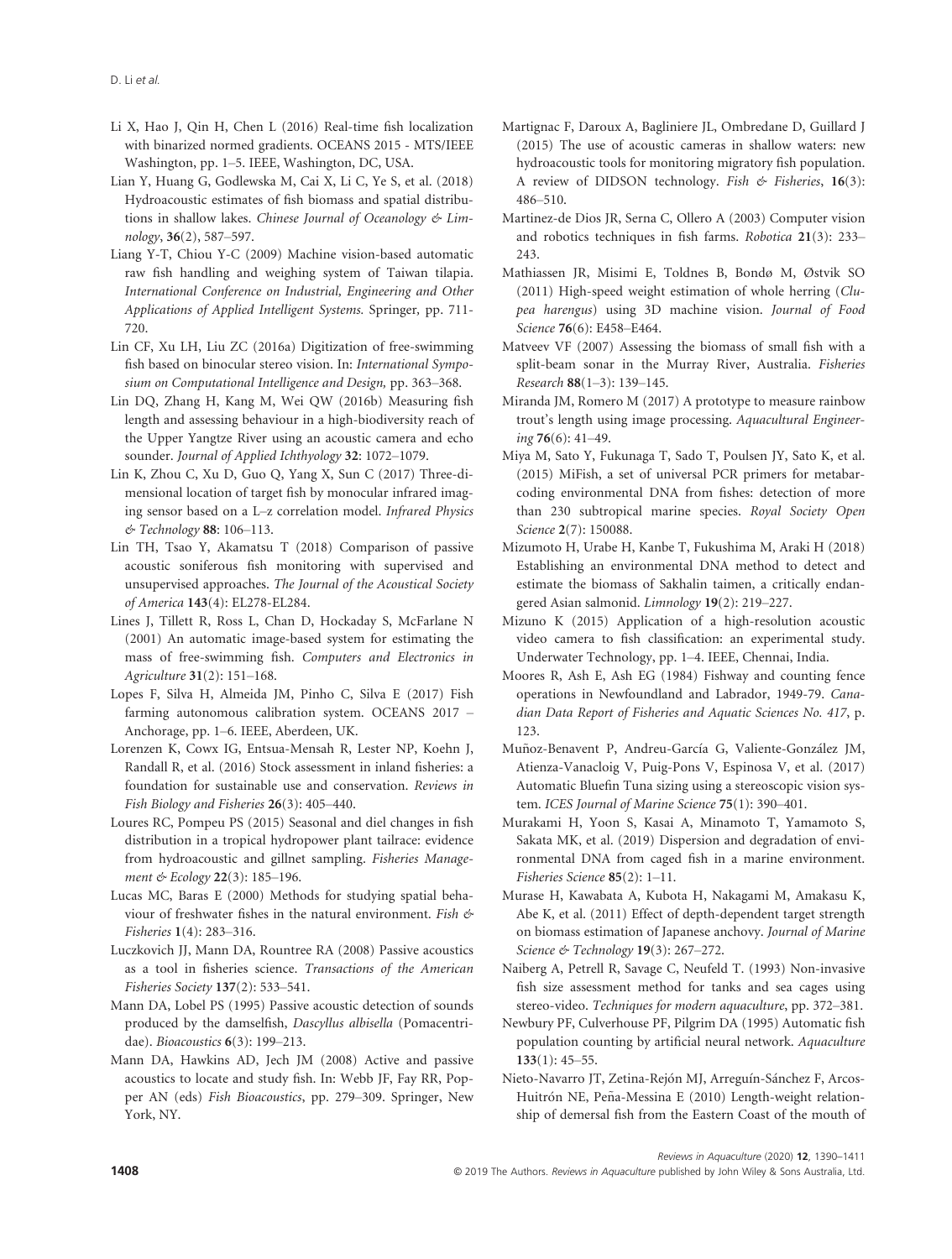the Gulf of California. Journal of Fisheries and Aquatic Science 5(6): 494–502.

- Odone F, Trucco E, Verri A (1998) Visual learning of weight from shape using support vector machines. In: Carter JN, Nixon MS (eds). Proceedings of the Ninth British Machine Vision Conference, pp. 469–477. Southampton.
- Odone F, Trucco E, Verri A (2001) A trainable system for grading fish from images. Applied Artificial Intelligence 15(8): 735– 745.
- Olsen RL, Hasan MR (2012) A limited supply of fishmeal: impact on future increases in global aquaculture production. Trends in Food Science & Technology 27(2): 120–128.
- Pautsina A, Císař P, Štys D, Terjesen BF, Espmark ÅMO (2015) Infrared reflection system for indoor 3D tracking of fish. Aquacultural Engineering 69: 7–17.
- Pérez García D, Ferrero Martín FJ, Castro Álvarez I, Valledor Llopis M, Campo Rodríguez JC (2018) Automatic measurement of fish size using stereo vision. 2018 IEEE International Instrumentation and Measurement Technology Conference, pp. 1–6. IEEE, Houston, USA.
- Perez-Escudero A, Vicente-Page J, Hinz RC, Arganda S, de Polavieja GG (2014) idTracker: tracking individuals in a group by automatic identification of unmarked animals. Nature Methods 11(7): 743.
- Petrell R, Shi X, Ward R, Naiberg A, Savage C (1997) Determining fish size and swimming speed in cages and tanks using simple video techniques. Aquacultural Engineering  $16(1-2)$ : 63–84.
- Petreman IC, Jones NE, Milne SW (2014) Observer bias and subsampling efficiencies for estimating the number of migrating fish in rivers using Dual-frequency IDentification SONar (DIDSON). Fisheries research 155: 160–167.
- Pfeifer N, Briese C (2007) Laser scanning–principles and applications. Institute of Photogrammetry and Remote Sensing, Publication database of the Vienna University of Technology, Austria. Available from URL: [http://publik.tuwien.ac.at/files/](http://publik.tuwien.ac.at/files/pub-geo_1951.pdf) [pub-geo\\_1951.pdf](http://publik.tuwien.ac.at/files/pub-geo_1951.pdf)
- Pietramellara G, Ascher J, Borgogni F, Ceccherini MT, Guerri G, Nannipieri P (2009) Extracellular DNA in soil and sediment: fate and ecological relevance. Biology & Fertility of Soils 45(3): 219–235.
- Pilliod DS, Goldberg CS, Arkle RS, Waits LP (2014) Factors influencing detection of eDNA from a stream-dwelling amphibian. Molecular Ecology Resources 14(1): 109–116.
- Poxton MG, Goldsworthy GT (1987) The remote estimation of weight and growth in turbot using image analysis. IFAC Proceedings Volumes 20(7): 163–170.
- Pujiyati S, Hestirianoto T, Wulandari P, Lubis M (2016) Fish stock estimation by using the hydroacoustic survey method in sikka regency waters, Indonesia. Journal of Fisheries and Livestock Production 4(193): 2.
- Rakowitz G, Tušer M, Říha M, Jůza T, Balk H, Kubečka J (2012) Use of high-frequency imaging sonar (DIDSON) to observe fish behaviour towards a surface trawl. Fisheries Research 123: 37–48.
- Rana MS, Anower MS, Siraj SMN, Haque MI (2014) A signal processing approach of fish abundance estimation in the Sea. International Forum on Strategic Technology, pp. 87–90. IEEE, Cox's Bazar, Bangladesh.
- Rizzo AA, Welsh SA, Thompson PA (2017) A Paired-laser photogrammetric method for in situ length measurement of benthic fishes. North American Journal of Fisheries Management  $37(1): 16-22.$
- Rodriguez A, Zhang H, Klaminder J, Brodin T, Andersson M (2017) ToxId: an efficient algorithm to solve occlusions when tracking multiple animals. Scientific Reports 7(1): 14774.
- Rodríguez-Sánchez V, Rodríguez-Ruiz A, Pérez-Arjona I, Encina-Encina L (2018) Horizontal target strength-size conversion equations for sea bass and gilt-head bream. Aquaculture 490: 178–184.
- Romero M (2015) Measuring Rainbow Trout by Using Simple Statistics. In: Leonidas D, Hamid RA (eds) Emerging Trends in Image Processing, Computer Vision and Pattern Recognition, pp. 39–53. Morgan Kaufmann, Waltham.
- Rondon MR, August PR, Bettermann AD, Brady SF, Grossman TH, Liles MR, et al. (2000) Cloning the soil metagenome: a strategy for accessing the genetic and functional diversity of uncultured microorganisms. Applied and Environmental Microbiology 66(6): 2541–2547.
- Rooper CN, Hoff GR, De Robertis A (2010) Assessing habitat utilization and rockfish (Sebastes spp.) biomass on an isolated rocky ridge using acoustics and stereo image analysis. Canadian Journal of Fisheries and Aquatic Sciences, 67, 1658– 1670.
- Rosen S, Jörgensen T, Hammersland-White D, Holst JC (2013) DeepVision: a stereo camera system provides highly accurate counts and lengths of fish passing inside a trawl. Canadian Journal of Fisheries and Aquatic Sciences 70: 1456–1467.
- Rountree R, Juanes F, Goudey C (2006) Listening to fish: applications of passive acoustics to fisheries. Journal of the Acoustical Society of America 119(5): 3277.
- Rowell T, Nemeth R, Schärer M, Appeldoorn R (2015) Fish sound production and acoustic telemetry reveal behaviors and spatial patterns associated with spawning aggregations of two Caribbean groupers. Marine Ecology Progress 518: 239–254.
- Rowell TJ, Demer DA, Aburto-Oropeza O, Cota-Nieto JJ, Hyde JR, Erisman BE (2017) Estimating fish abundance at spawning aggregations from courtship sound levels. Scientific reports 7  $(1)$ : 3340.
- Saberioon MM, Cisar P (2016) Automated multiple fish tracking in three-Dimension using a Structured Light Sensor. Computers & Electronics in Agriculture 121: 215–221.
- Saberioon M, Cisar P (2018) Automated within tank fish mass estimation using infrared reflection system. Computers and Electronics in Agriculture 150: 484–492.
- Saberioon M, Gholizadeh A, Cisar P, Pautsina A, Urban J (2017) Application of machine vision systems in aquaculture with emphasis on fish: state-of-the-art and key issues. Reviews in Aquaculture 9(4): 369–387.

Reviews in Aquaculture (2020) <sup>12</sup>, 1390–1411

© 2019 The Authors. Reviews in Aquaculture published by John Wiley & Sons Australia, Ltd. <sup>1409</sup>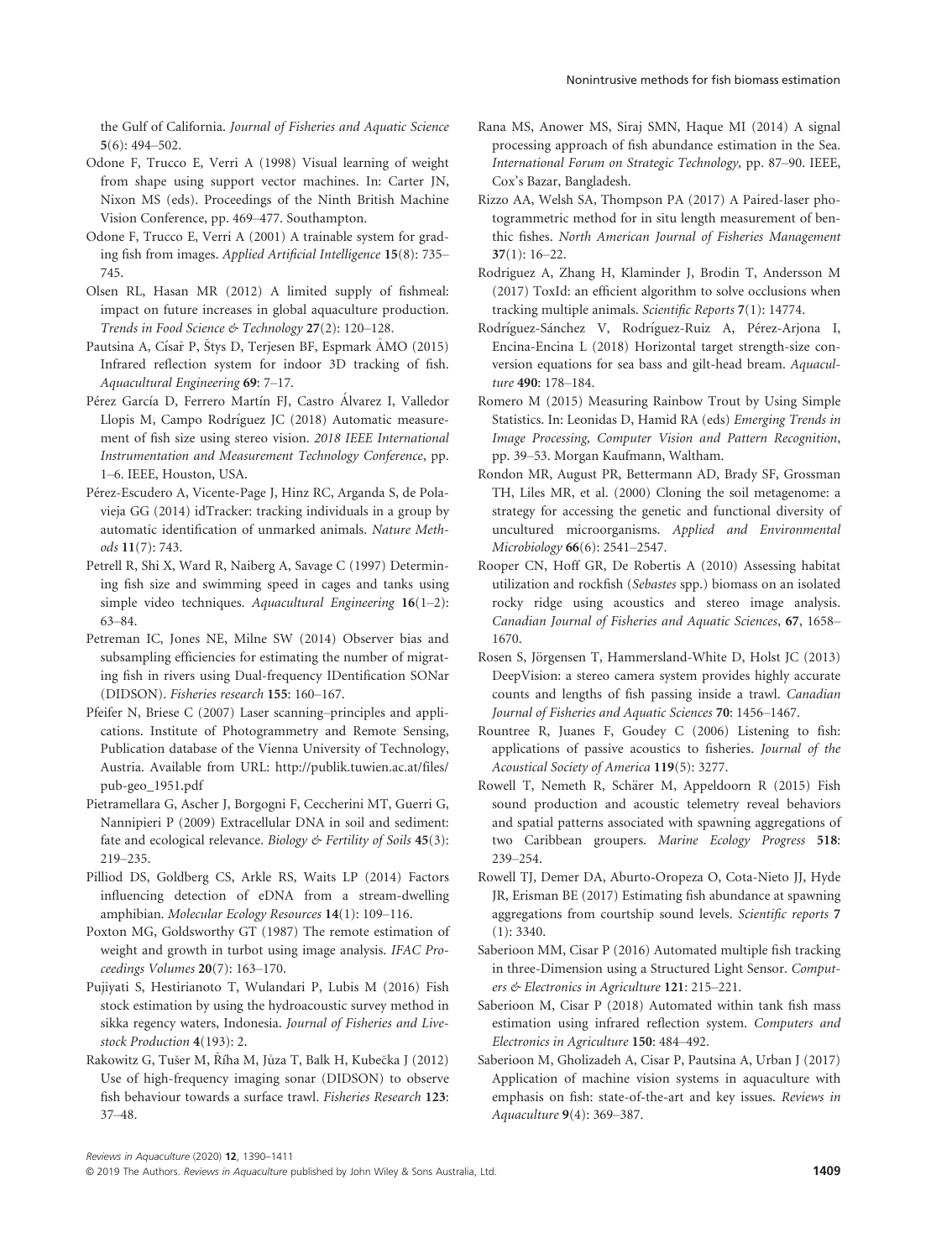- Santos JM, Pinheiro PJ, Ferreira MT, Bochechas J (2008) Monitoring fish passes using infrared beaming: a case study in an Iberian river. Journal of Applied Ichthyology 24(1): 26–30.
- Serna C, Ollero A (2001) A stereo vision system for the estimation of biomass in fish farms. IFAC Proceedings Volumes 34 (29): 185–191.
- Shafait F, Mian A, Shortis M, Ghanem B, Culverhouse PF, Edgington D, et al. (2016) Fish identification from videos captured in uncontrolled underwater environments. ICES Journal of Marine Science: Journal du Conseil 73(10): 2737–2746.
- Shafry MRM, Rehman A, Kumoi R, Abdullah N, Saba T (2012) A new approach in measuring fish length using fish length from digital images (FiLeDI) framework. International Journal of the Physical Sciences 7(4): 607–618.
- Shahrestani S, Bi H, Lyubchich V, Boswell KM (2017) Detecting a nearshore fish parade using the adaptive resolution imaging sonar (ARIS): an automated procedure for data analysis. Fisheries Research 191: 190–199.
- Shardlow TF, Hyatt KD (2004) Assessment of the counting accuracy of the vaki infrared counter on chum salmon. North American Journal of Fisheries Management 24(1): 249–252.
- Sharif MH, Galip F, Guler A, Uyaver S (2016) A simple approach to count and track underwater fishes from videos. International Conference on Computer and Information Technology, pp. 347–352. IEEE, Dhaka, Bangladesh.
- Shen W, Chen M, Tong J, Zhang J, Zhang H (2018) Comparison of two acoustic methods for fishery resource survey and evaluation. Freshwater Fisheries 48(1): 34–40.
- Sheppard JJ, Bednarski MS (2015) Utility of single-channel electronic resistivity counters for monitoring river herring populations. North American Journal of Fisheries Management 35 (6): 1144–1151.
- Shortis M (2015) Calibration techniques for accurate measurements by underwater camera systems. Sensors 15: 30810– 30826.
- Shortis MR, Ravanbakskh M, Shaifat F, Harvey ES, Mian A, Seager JW, et al. (2013) A review of techniques for the identification and measurement of fish in underwater stereo-video image sequences. In: Videometrics, Range Imaging, and Applications XII; and Automated Visual Inspection. International Society for Optics and Photonics, pp. 87910G.
- Shortis MR, Ravanbakhsh M, Shafait F, Mian A (2016) Progress in the automated identification, measurement, and counting of fish in underwater image sequences. Marine Technology Society Journal 50(1): 4-16.
- Siddiqui SA, Salman A, Malik I, Shafait F, Mian A, Shortis M, et al. (2017) Automatic fish species classification in underwater videos: exploiting pretrained deep neural network models to compensate for limited labelled data. ICES Journal of Marine Science 75(1): 374–389.
- Simmonds EJ, MacLennan DN (2005) Fisheries Acoustics: Theory and Practice, 2nd edn. Blackwell, Oxford, UK.
- Soliveres E, Poveda P, Estruch VD, Pérez-Arjona I, Puig V, Ordóñez P, et al. (2017) Monitoring fish weight using pulseecho waveform metrics. Aquacultural Engineering 77: 125–131.
- Spampinato C, Chen-Burger Y-H, Nadarajan G, Fisher RB (2008) Detecting, tracking and counting fish in low quality unconstrained underwater videos. International Conference on Computer Vision Theory and Applications, pp. 514–519. INSTICC Press, Funchal, Portugal.
- Spampinato C, Giordano D, Salvo RD, Chen-Burger YHJ, Fisher RB, Nadarajan G (2010) Automatic fish classification for underwater species behavior understanding. In: ACM International Workshop on Analysis and Retrieval of Tracked Events and Motion in Imagery Streams, pp. 45–50.
- Stanton TK (2012) 30 years of advances in active bioacoustics: A personal perspective. Methods in Oceanography 1–2: 49–77.
- Storbeck F, Daan B (1991) Weight estimation of flatfish by means of structured light and image analysis. Fisheries Research 11(2): 99–108.
- Storbeck F, Daan B (2001) Fish species recognition using computer vision and a neural network. Fisheries Research 51(1): 11–15.
- Sun D (2016) Computer Vision Technology for Food Quality Evaluation, 2nd edn. Elsevier Academic Press, San Diego.
- Takahara T, Minamoto T, Yamanaka H, Doi H, Kawabata ZI (2012) Estimation of fish biomass using environmental DNA. PLoS ONE 7(4): e35868.
- Tanoue H, Hamano A, Komatsu T, Boisnier E (2008) Assessing bottom structure influence on fish abundance in a marine hill by using conjointly acoustic survey and geographic information system. Fisheries Science 74(3): 469–478.
- Thomsen PF, Willerslev E (2015) Environmental DNA an emerging tool in conservation for monitoring past and present biodiversity. Biological Conservation 183: 4–18.
- Thomsen PF, Kielgast J, Iversen LL, Møller PR, Rasmussen M, Willerslev E (2012) Detection of a diverse marine fish fauna using environmental DNA from seawater samples. PLoS ONE 7(8): e41732.
- Tillett R, McFarlane N, Lines J (2000) Estimating Dimensions of free-swimming fish using 3D point distribution models. Computer Vision and Image Understanding 79(1): 123–141.
- Toh YH, Ng TM, Liew BK (2009) Automated fish counting using image processing. International Conference on Computational Intelligence and Software Engineering, pp. 1–5. IEEE, Wuhan, China.
- Torisawa S, Kadota M (2011) A digital stereo-video camera system for three-dimensional monitoring of free-swimming Pacific bluefin tuna, Thunnus orientalis, cultured in a net cage. Aquatic Living Resources 24(2): 107–112.
- Trobbiani GA, Venerus LA (2015) A novel method to obtain accurate length estimates of carnivorous reef fishes from a single video camera. Neotropical Ichthyology 13(1): 93–102.
- Tuser M, Frouzova J, Balk H, Muska M, Mrkvicka T, Kubecka J (2014) Evaluation of potential bias in observing fish with a DIDSON acoustic camera. Fisheries Research 155: 114–121.
- Viazzi S, Van Hoestenberghe S, Goddeeris B, Berckmans D (2015) Automatic mass estimation of Jade perch Scortum barcoo by computer vision. Aquacultural engineering 64: 42–48.